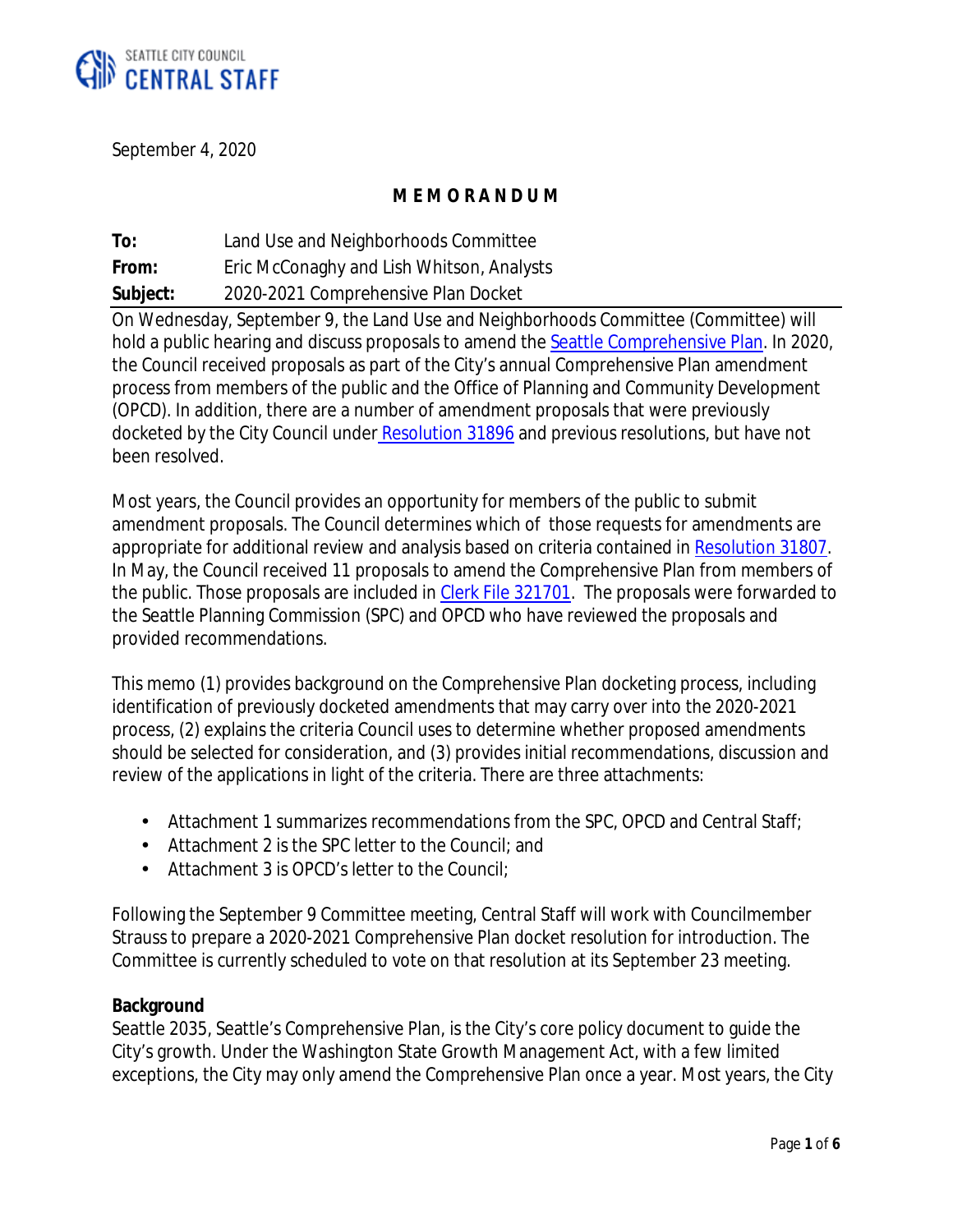Council solicits proposals for amendments to the plan from members of the public and City Departments and develops a "docket" of amendments to be considered the following year.

The Comprehensive Plan is a foundational, long-term document that is intended to guide the City's growth over twenty years. Washington State law limits amendments to the plan and requires a deliberative public process to amend the plan. The City's criteria are intended to limit potential amendments to those that are legal, can be accommodated within the time available, and are generally consistent with the City's overall policies for growth. Larger shifts in policy direction are generally considered as part of a "major update" which State Law requires every eight years. The next major update must be adopted by June 2024.

Generally, the docketing process occurs in four steps:

- 1. In the spring the Council issues a call for amendment proposals. Anyone can submit a proposal.
- 2. in the summer, the Council reviews amendment applications and establishes by resolution a docket of the amendments the Council will consider. This is often referred to as the "docket setting" resolution.
- 3. That fall, OPCD reviews the amendments and conducts environmental analysis, making a recommendation to the Council regarding which amendments should be made.
- 4. The following winter, the Council receives recommendations from the SPC, considers the merits of proposed amendments, and acts on a bill amending the Comprehensive Plan.

Given the impact of the COVID-19 emergency on the Council's capacity to review legislation this past summer, the timeline for the 2020-2021 docketing and amending process will need to deviate from that outlined in Resolution 31807. Instead of the December 31 deadline for recommendations from OPCD that is included in Resolution 31807, OPCD will be requested to provide a response to the docket by the end of March 2021, and the SPC will be asked to respond to any proposed amendments by the end of May 2021.

## **Criteria for Annual Comprehensive Plan Docketing**

The Council applies a variety of criteria in deciding whether to include a proposed amendment in the docket setting resolution. A decision to include a proposed amendment in the resolution does not constitute Council approval of a proposed amendment. Rather, a decision to include a proposed amendment means that the Council has determined that the subject matter is appropriate for the Comprehensive Plan and consideration of the proposed amendment can be practically accomplished during the amendment cycle. Criteria applied by the Council included in Resolution 31807 are as follows:

- A. The amendment is legal under state and local law.
- B. The amendment is appropriate for the Comprehensive Plan because: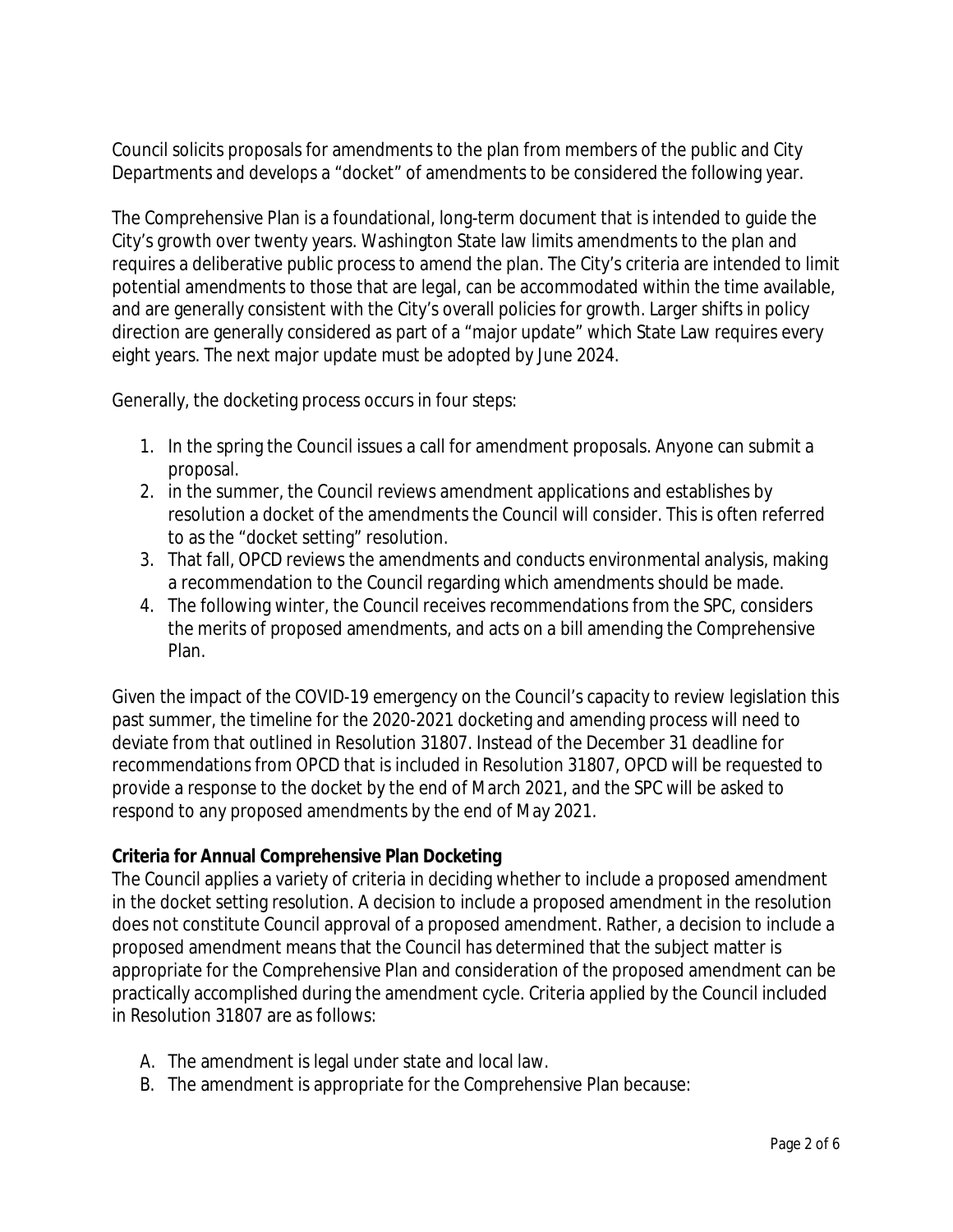- 1. It is consistent with the role of the Comprehensive Plan under the State Growth Management Act;
- 2. It is consistent with the Countywide Planning Policies and with the multi-county policies contained in the Puget Sound Regional Council's regional growth strategy;
- 3. Its intent cannot be accomplished by a change in regulations alone;
- 4. It is not better addressed as a budgetary or programmatic decision; and
- 5. It is not better addressed through another process, such as activities identified in departmental work programs under way or expected soon, within which the suggested amendment can be considered alongside other related issues.
- C. It is practical to consider the amendment because:
	- 1. The timing of the amendment is appropriate, and Council will have sufficient information to make an informed decision;
	- 2. City staff will be able to develop within the time available the text for the Comprehensive Plan and, if necessary, amendments to the Seattle Municipal Code, and to conduct sufficient analysis and public review; and
	- 3. The amendment is consistent with the overall vision of the Comprehensive Plan and well-established Comprehensive Plan policy, or the Mayor or Council wishes to consider changing the vision or established policy.
- D. If the amendment has previously been proposed, relevant circumstances have changed significantly so that there is sufficient cause for reconsidering the proposal.
- E. If the amendment would change a neighborhood plan, there is evidence that proponents of the amendment, or other persons, have effectively communicated the substance and purpose of the amendment with those who could be affected by the amendment and there is documentation provided of community support for the amendment.
- F. The amendment is likely to make a material difference in a future City regulatory or funding decision.
- G. A proposal that would change the boundary of an urban center, urban village, or manufacturing/industrial center requires an amendment to the Future Land Use Map (FLUM), regardless of the area's size. However, an amendment that proposes to change the FLUM is not necessary and will not be considered when it would affect an area that is less than a full block in size and is located adjacent to other land designated on the FLUM for a use that is the same as - or is compatible with - the proposed designation.

## Previously docketed items continuing into 2020-2021

The Executive has not completed review of several items that were docketed under Resolution 31896 for potential consideration in 2020. The Land Use and Neighborhoods Committee may consider docketing the following items from Resolution 31896:

- . Impact Fee amendments;
- An alternative name for single-family areas;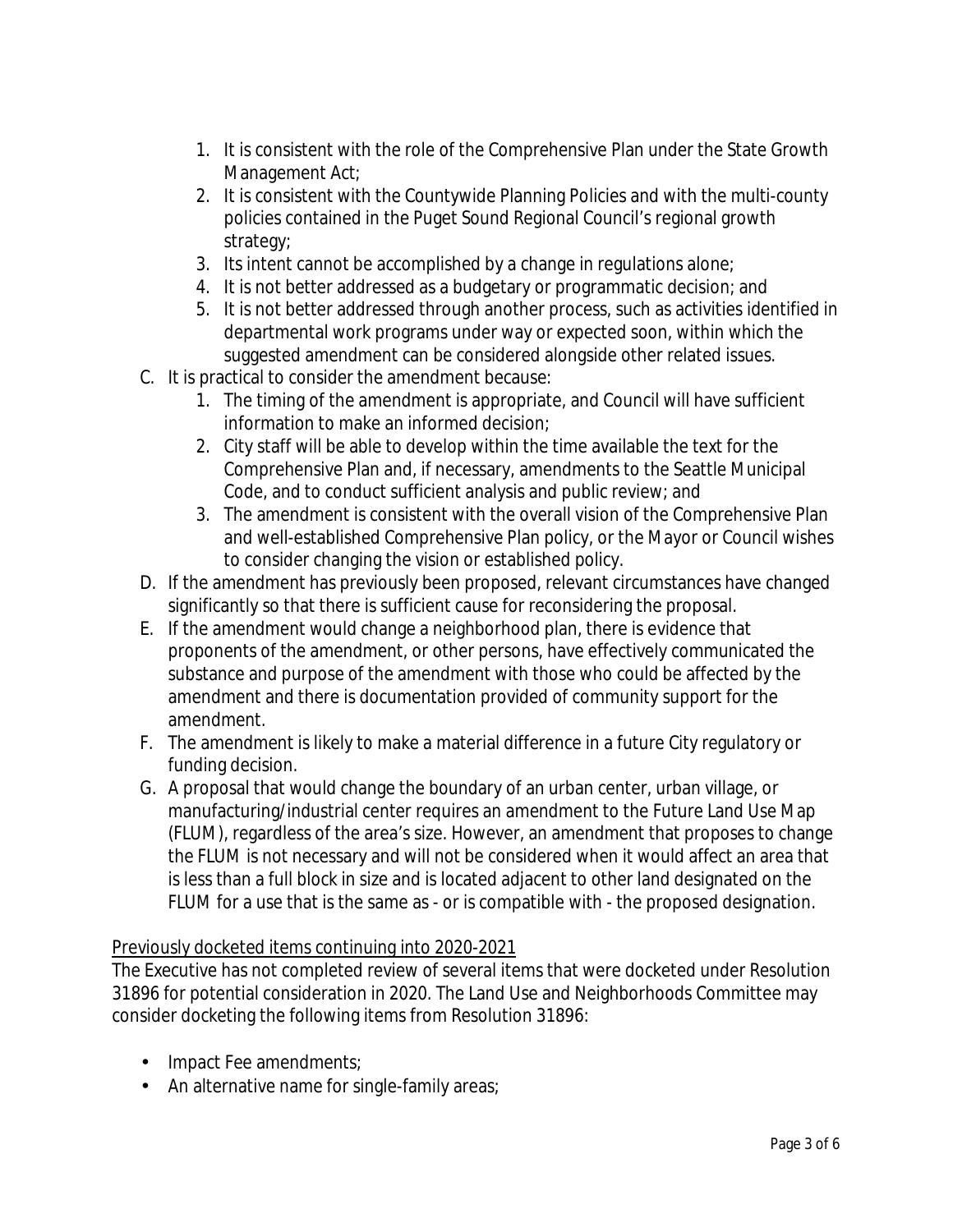- Designation of the South Park Urban Village;  $\mathbf{r}$
- Designation of an urban village near a future light rail station at N 130th Street and Interstate 5; and
- Amendments related to fossil fuels and public health.

As discussed in OPCD's letter, except for the amendment related to N 130<sup>th</sup> Street and Interstate 5, they have recommended against docketing these amendments for consideration in 2021 because that will take a longer time to analyze. The SPC recommends faster action on these amendments. In particular, the SPC recommends moving forward with consideration of an alternative name for single-family areas prior to the next major update to the Comprehensive Plan in 2024.

## **Discussion and Preliminary Recommendations**

The table in Attachment 1 summarizes the proposed amendments and the recommendations of the SPC, OPCD, and Central Staff.

## Amendments recommended to move forward

Amendment 1 is recommended to move forward for more study by the SPC, OPCD and Central Staff. Amendment 1 would affect eight properties fronting the west side of 15th Ave NE between NE 56th St and NE Ravenna Blvd. It would amend the Future Land Use Map (FLUM) to extend the boundary of the University District Urban Center to include the properties and to change their FLUM designation from Multi-Family Residential to University District Urban Center. The parcels are zoned Lowrise 3 (LR3) without a Mandatory Housing Affordability requirement. In 2019, as part of Resolution 31870, the Council requested that OPCD conduct analysis of potential zoning increases in the University District Urban Center. That work would have included potential changes to the subject properties, but it has not been completed.

## Amendment with mixed recommendations

Amendment 2 would amend the Transportation Element and FLUM to address the effects of the West Seattle High-Rise Bridge emergency closure. The proposal lists a wide range of changes related to the closure. Many of these proposals are regulatory in nature and would not affect the Comprehensive Plan. However, Central Staff recommend moving Amendment 2 forward because the Comprehensive Plan may need policy modifications to address the major, unexpected and potentially long-term impact to mobility in Seattle caused by the bridge closure. Considering whether changes to the Comprehensive Plan are merited due to this significant impact to the City's infrastructure is prudent.

SPC and OPCD disagree. They conclude that the proposal would be better addressed through the budgetary and programmatic processes currently being coordinated by the Seattle Department of Transportation.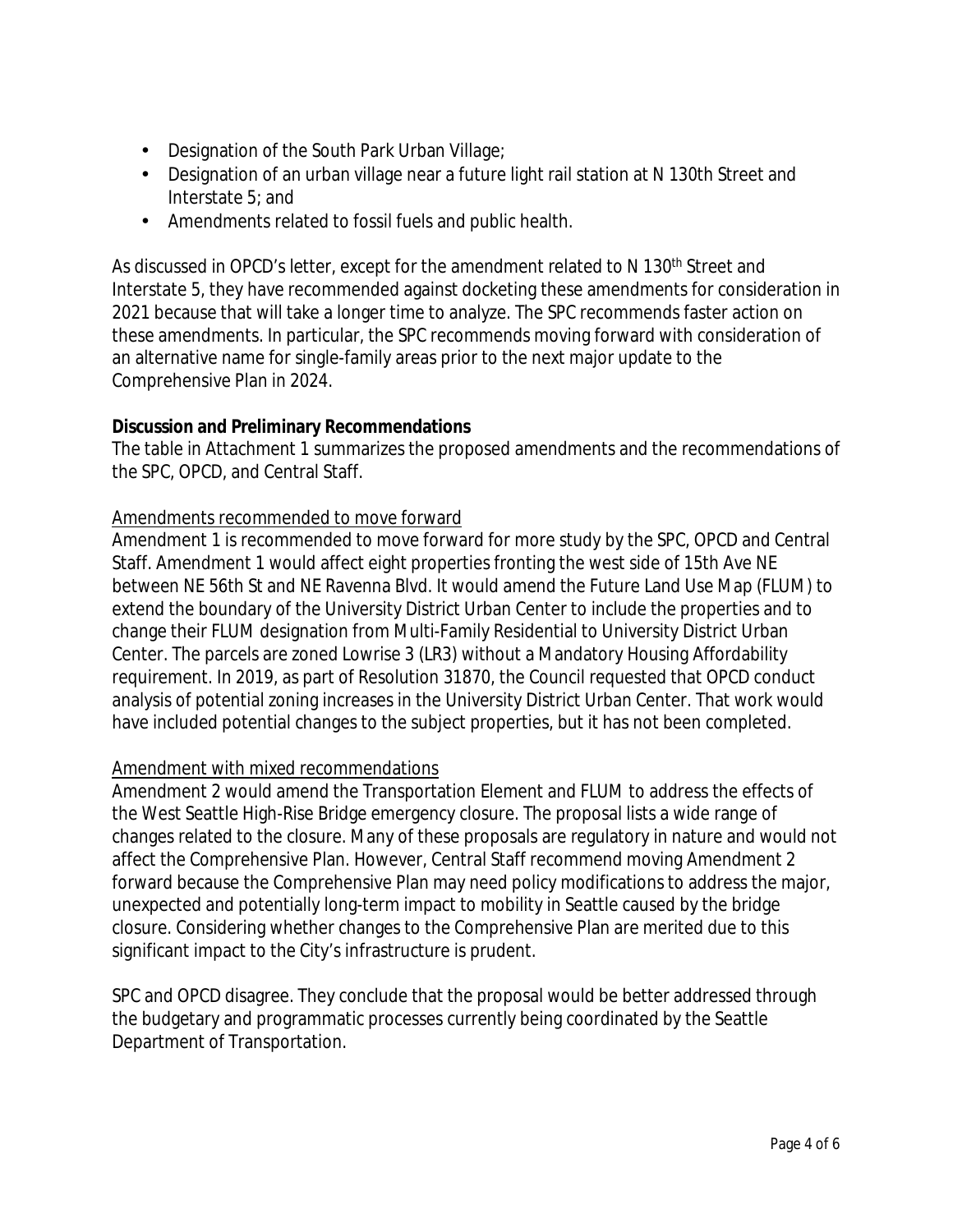## Amendments not recommended to move forward

Amendment 3 proposes to cease the practice of issuing potential landslide area covenants on properties undergoing development in Seattle's Environmental Critical Areas. Generally speaking, potential landslide area covenants are signed by property owners acknowledging that their property is located in or contains a potential landslide area as described in the Seattle Municipal Code (SMC) and is subject to the relevant provisions of the SMC and the rules and regulations adopted by the Director of the Seattle Department of Construction and Inspections (SDCI). The signing property owner agrees on behalf of themselves, heirs, successors and assigns to accept any and all risks of loss, damage and injury associated with use of the property; development or construction on the Property; or any combination thereof. Also, by signing the covenant the property owner waives future claims against the City. This proposed amendment would not affect the Comprehensive Plan as these covenants are provided for in the SMC. It is not recommended for the docket.

Eight proposed amendments (4, 5, 6, 7, 8, 9, 10 and 11) have been proposed in the past and have either been docketed and then not recommended for adoption or not docketed. The applicants have not indicated any changed circumstances that would warrant reconsideration of these amendments.

#### Other Amendments proposed by Councilmembers and Departments *Trees*

Councilmember Strauss proposes to include a request that OPCD - in consultation with the Urban Forestry Commission, Office of Sustainability and the Environment and the Seattle Department of Construction and Inspections - review the goals and policies in the Comprehensive Plan related to trees. This work would be done concurrently with work currently underway to review and update the City's tree regulations.

## *130th and I-5 Station Area*

OPCD continues to work with the community surrounding the future light rail station at NE 130<sup>th</sup> Street and Interstate 5. They have proposed to make some preliminary changes to the FLUM and Comprehensive Plan policies to respond to this future land use station. Completion of a full plan and recommendations regarding an urban village at this location are likely to take more than six months to complete.<sup>1</sup>

## *Industrial and Maritime policies*

As part of the last major update to the Comprehensive Plan, adopted in 2015, the Council asked OPCD to work with stakeholders in maritime and industrial areas to consider updates to the

<sup>1</sup> Under the Growth Management Act, the Council can adopt a new neighborhood plan and associated Comprehensive Plan amendments at any time. New subarea plans are exempt from the general requirement that the City only consider Comprehensive Plan amendments once a year.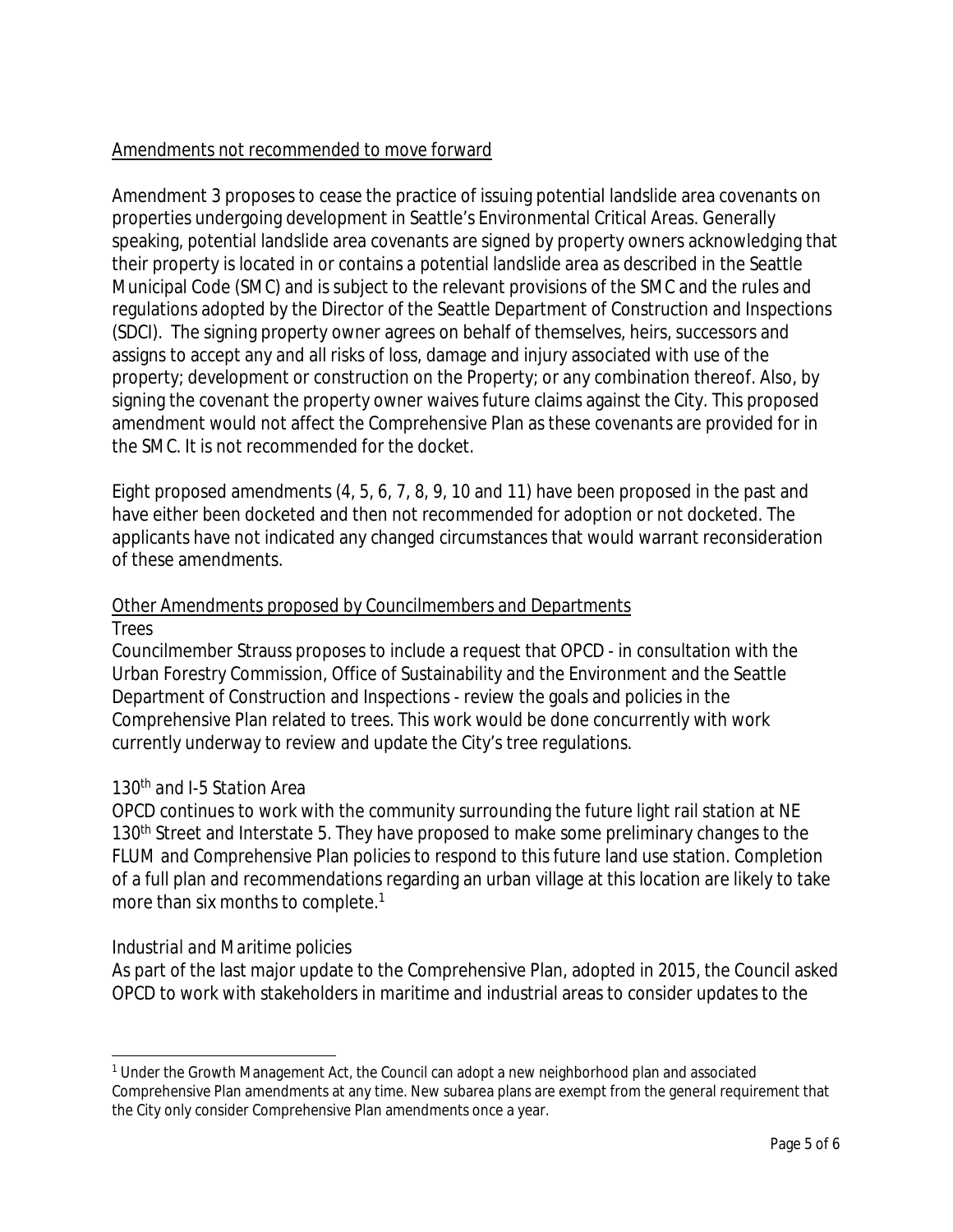Comprehensive Plan's industrial and maritime policies. In 2019, Mayor Durkan convened a group of stakeholders to advise the City on this work.

The Mayor's Office, OPCD, the Office of Economic Development, and the Seattle Department of Transportation continue to work with stakeholders in maritime and industrial areas to develop consensus around a package of changes to the Comprehensive Plan's maritime and industrial policies. While most of this work is likely to require more than six months to complete, OPCD anticipates that they may bring forward some preliminary amendments to the Comprehensive Plan for consideration as part of the 2021 amendments.

#### **Next Steps**

Following the September 9 Committee meeting, we will finalize a resolution based on the Committee's direction and prepare it for introduction and referral to the Committee for discussion and possible vote on September 23.

## Attachments:

Attachment 1. Summary of Recommendations on Proposed Comprehensive Plan Amendments Attachment 2. Letter from the Office of Planning and Community Development to the Council Attachment 3. Letter from the Seattle Planning Commission to the Council

cc: Aly Pennucci, Supervising Analyst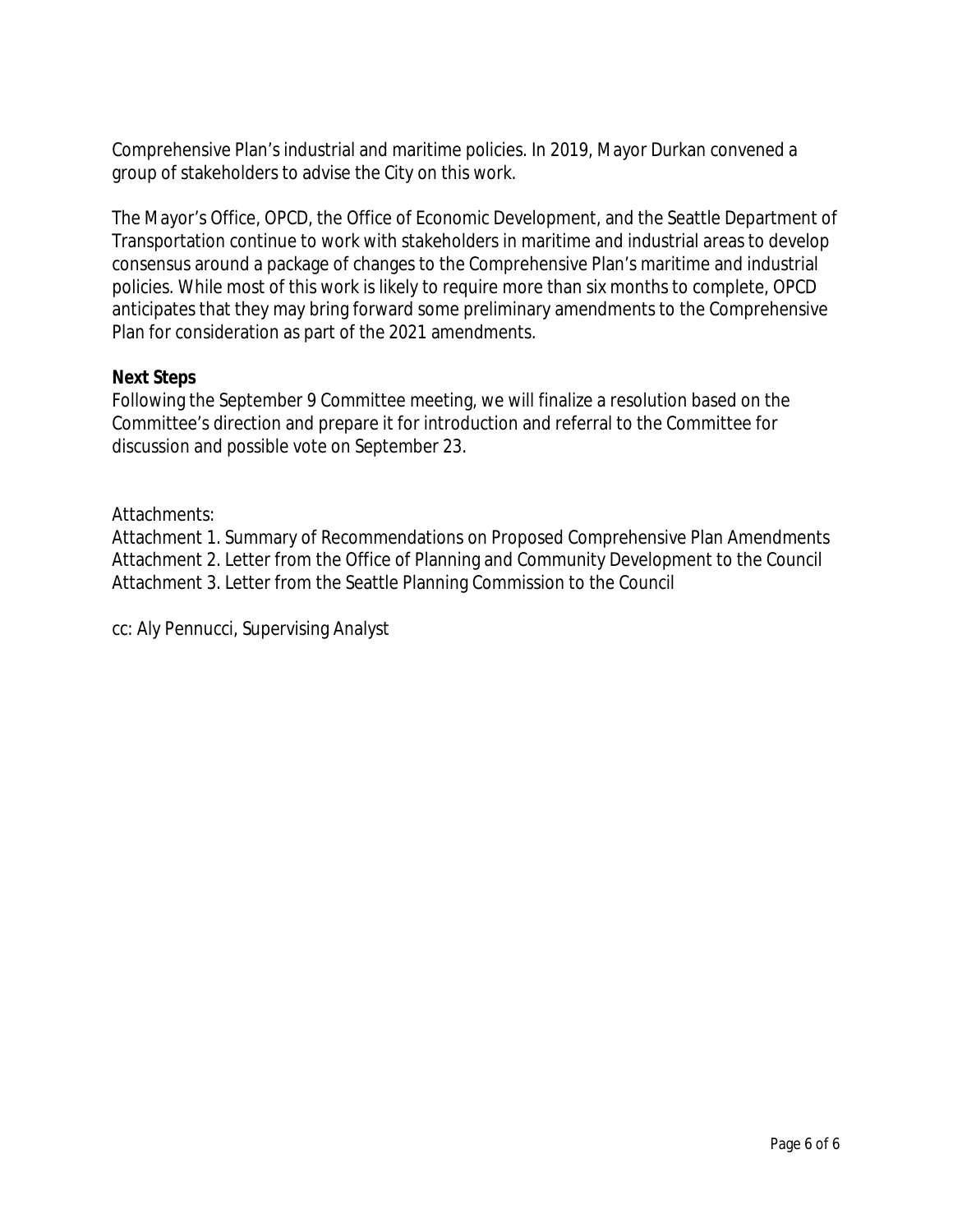|      | <b>Amendment Proposal</b>                                                                                 | <b>Short Description</b>                                                                                                                                                                                                                                  | Proposer                                         | Recommendation                          |                                                               |                                 |
|------|-----------------------------------------------------------------------------------------------------------|-----------------------------------------------------------------------------------------------------------------------------------------------------------------------------------------------------------------------------------------------------------|--------------------------------------------------|-----------------------------------------|---------------------------------------------------------------|---------------------------------|
| $\#$ |                                                                                                           |                                                                                                                                                                                                                                                           |                                                  | Seattle Planning<br>Commission<br>(SPC) | Office of<br>Planning &<br>Community<br>Development<br>(OPCD) | <b>Central Staff</b>            |
| А.   | Amendments proposed by members of the public                                                              |                                                                                                                                                                                                                                                           |                                                  |                                         |                                                               |                                 |
| 1    | Eight properties<br>fronting the west side<br>of 15th Ave NE<br>between NE 56th St<br>and NE Ravenna Blvd | Amend the Future Land Use<br>Map (FLUM) to extend the<br>boundary of the University<br>District Urban Center to include<br>the properties and to change<br>their FLUM designation from<br>Multi-Family Residential to<br>University District Urban Center | Katie Kendall on<br>behalf of William<br>Budigan | <b>Docket</b>                           | Docket                                                        | Docket                          |
| 2    | West Seattle High-Rise<br><b>Bridge Emergency</b><br>Closure                                              | Amend the Transportation<br>Element and FLUM to address<br>the effects of the West Seattle<br>High-Rise Bridge emergency<br>closure                                                                                                                       | Deb Barker                                       | Do not Docket<br>(Criterion B5)         | Do not Docket<br>(Criterion B5)                               | <b>Docket</b>                   |
| 3    | <b>Potential Landslide</b><br><b>Area Covenants</b>                                                       | Cease use of Potential Landslide<br>Area Covenants                                                                                                                                                                                                        | James Chesko                                     | Do not docket<br>(Criterion B3)         | Do not docket<br>(Criterion B3)                               | Do not docket<br>(Criterion B3) |
| 4    | Pedestrian Grade<br>Separation                                                                            | Amend the Transportation<br>Element to discourage<br>pedestrian grade separations<br>such as skybridges, aerial trams<br>or tunnels                                                                                                                       | Chris Leman                                      | Do not docket<br>(Criterion D)          | Do not docket<br>(Criterion D)                                | Do not docket<br>(Criterion D)  |
| 5    | <b>Yards and Trees</b>                                                                                    | Amend the Land Use Element to<br>clarify policies related to yards<br>and trees                                                                                                                                                                           | Chris Leman                                      | Do not docket<br>(Criterion D)          | Do not docket<br>(Criterion D)                                | Do not docket<br>(Criterion D)  |

# **Summary of Recommendations on Proposed Comprehensive Plan Amendments**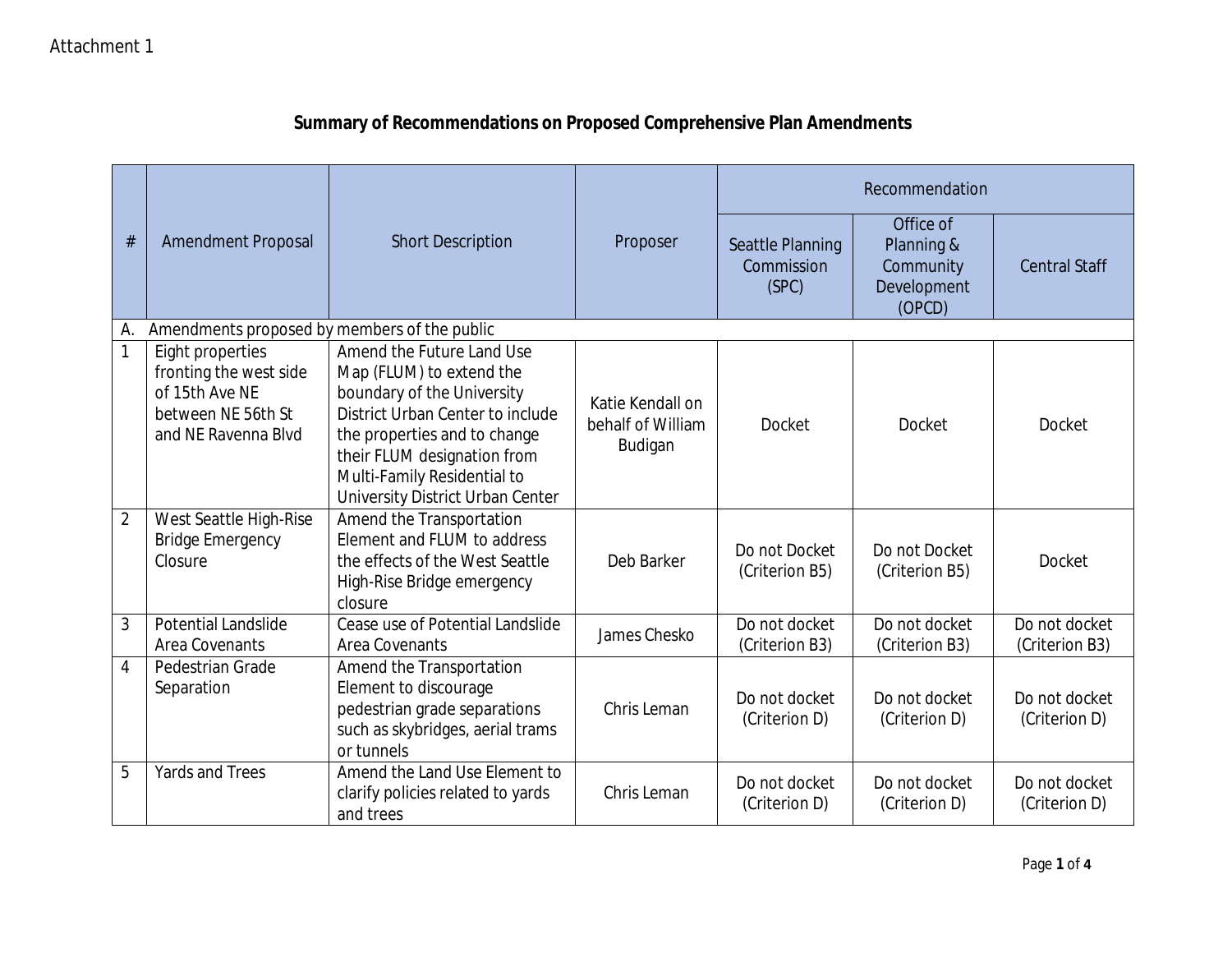|           |                                                                             |                                                                                                                                                           |               | Recommendation                          |                                                               |                                |
|-----------|-----------------------------------------------------------------------------|-----------------------------------------------------------------------------------------------------------------------------------------------------------|---------------|-----------------------------------------|---------------------------------------------------------------|--------------------------------|
| #         | <b>Amendment Proposal</b>                                                   | <b>Short Description</b>                                                                                                                                  | Proposer      | Seattle Planning<br>Commission<br>(SPC) | Office of<br>Planning &<br>Community<br>Development<br>(OPCD) | <b>Central Staff</b>           |
| 6         | Open and Participatory<br>Government                                        | Add an Open and Participatory<br>Budget element or appendix                                                                                               | Chris Leman   | Do not docket<br>(Criterion D)          | Do not docket<br>(Criterion D)                                | Do not docket<br>(Criterion D) |
| 7         | Demolition and<br>Displacement                                              | Amend the Land Use Element to<br>discourage demolition of<br>residences and displacement of<br>residents                                                  | Chris Leman   | Do not docket<br>(Criterion D)          | Do not docket<br>(Criterion D)                                | Do not docket<br>(Criterion D) |
| 8         | <b>Heavy Vehicles</b>                                                       | Amend the Transportation<br>Element to minimize damage to<br>streets from heavy vehicles                                                                  | Chris Leman   | Do not docket<br>(Criterion D)          | Do not docket<br>(Criterion D)                                | Do not docket<br>(Criterion D) |
| 9         | Development<br>Monitoring                                                   | Amend the Plan to require<br>monitoring of development and<br>a special review procedure<br>related to development.                                       | Chris Leman   | Do not docket<br>(Criterion D)          | Do not docket<br>(Criterion D)                                | Do not docket<br>(Criterion D) |
| 10        | Rezones and<br><b>Conditional Uses</b>                                      | Amend the Land Use Element to<br>require zone and rezone criteria<br>and public notice, outreach and<br>inclusiveness                                     | Chris Leman   | Do not docket<br>(Criterion D)          | Do not docket<br>(Criterion D)                                | Do not docket<br>(Criterion D) |
| 11        | <b>Trees</b>                                                                | Amend various sections of the<br>Comprehensive Plan to support<br>the protect trees                                                                       | Dave Moehring | Do not docket<br>(Criterion D)          | Do not docket<br>(Criterion D)                                | Do not docket<br>(Criterion D) |
| <b>B.</b> | Amendments docketed in 2019 for consideration in 2020, but not yet resolved |                                                                                                                                                           |               |                                         |                                                               |                                |
| 1         | Impact Fee<br>amendments                                                    | Support implementation of an<br>impact fee program for: public<br>streets, roads, and other<br>transportation improvements;<br>publicly owned parks, open | City Council  | <b>Docket</b>                           | Do not Docket<br>(Criterion C2)                               | Docket                         |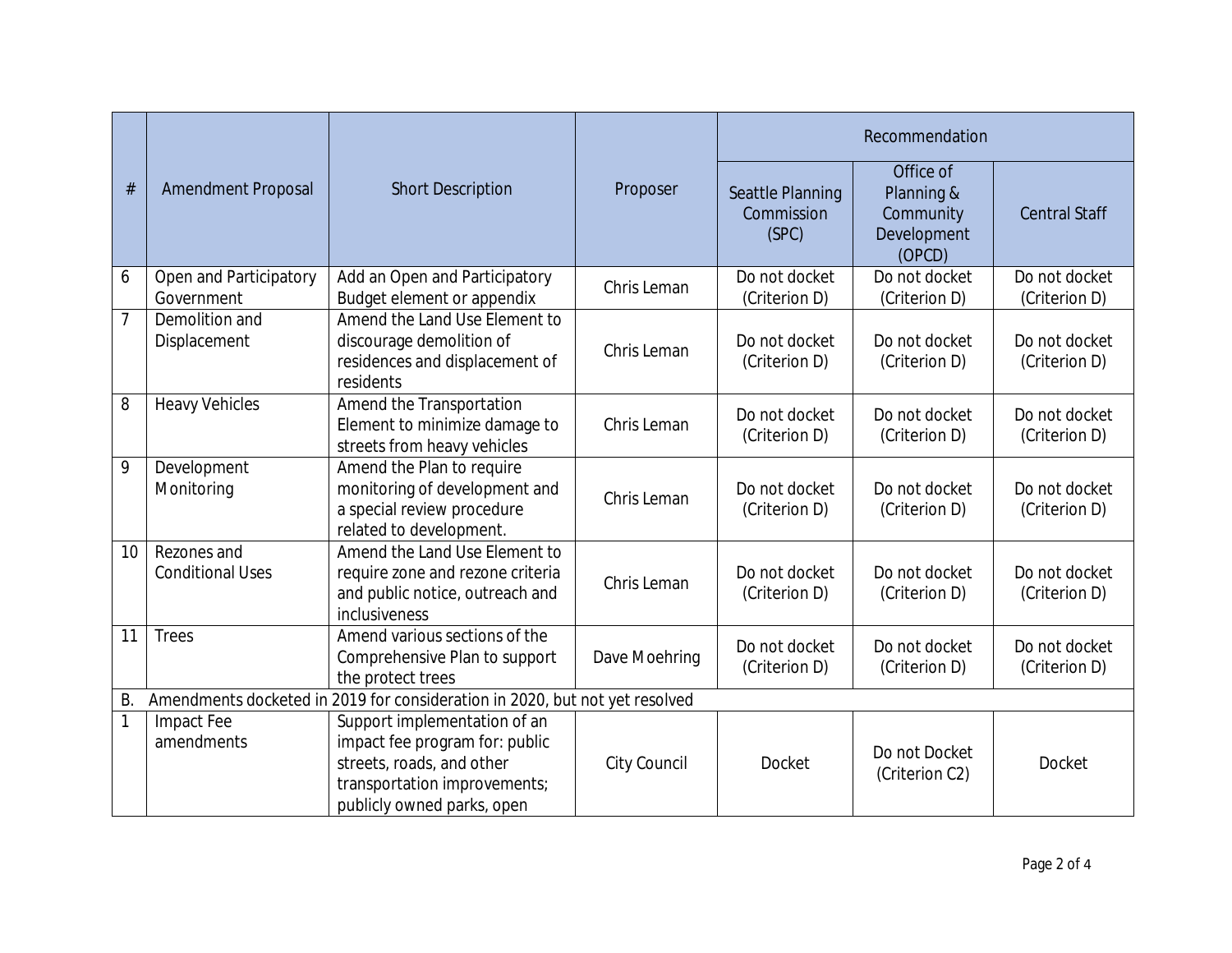|                                                                  | <b>Amendment Proposal</b>                                                                                       | <b>Short Description</b>                                                                                                            | Proposer                        | Recommendation                                         |                                                               |                      |
|------------------------------------------------------------------|-----------------------------------------------------------------------------------------------------------------|-------------------------------------------------------------------------------------------------------------------------------------|---------------------------------|--------------------------------------------------------|---------------------------------------------------------------|----------------------|
| $\#$                                                             |                                                                                                                 |                                                                                                                                     |                                 | Seattle Planning<br>Commission<br>(SPC)                | Office of<br>Planning &<br>Community<br>Development<br>(OPCD) | <b>Central Staff</b> |
|                                                                  |                                                                                                                 | space, and recreation facilities;<br>and school facilities                                                                          |                                 |                                                        |                                                               |                      |
| $\overline{2}$                                                   | Alternative name for<br>single-family areas                                                                     | Consider changing the name of<br>"single-family areas" to<br>"neighborhood residential<br>areas"                                    | City Council                    | <b>Docket</b>                                          | Do not Docket<br>(Criterion C2)                               | Docket               |
| 3                                                                | Designation of the<br>South Park Urban<br>Village;                                                              | Review whether South Park<br>meets the criteria to be<br>considered an urban village                                                | City Council                    | <b>Docket</b>                                          | Do not Docket<br>(Criterion C2)                               | Docket               |
| 4                                                                | Designation of an<br>urban village near a<br>future light rail station<br>at N 130th Street and<br>Interstate 5 | Work with the community to<br>create an urban village around<br>the future 130 <sup>th</sup> and I-5 light rail<br>station.         | City Council                    | Docket                                                 | Do not Docket<br>(Criterion C2)                               | <b>Docket</b>        |
| 5                                                                | Amendments related<br>to fossil fuels and<br>public health.                                                     | Limit fossil fuel production and<br>storage                                                                                         | City Council                    | <b>Docket</b>                                          | Do not Docket<br>(Criterion C2)                               | Docket               |
| Amendments proposed by Councilmembers and City Departments<br>C. |                                                                                                                 |                                                                                                                                     |                                 |                                                        |                                                               |                      |
|                                                                  | <b>Trees</b>                                                                                                    | Review policies related to trees                                                                                                    | Councilmember<br><b>Strauss</b> | N/A (not<br>submitted for<br>consideration)            | N/A (not<br>submitted for<br>consideration)                   | Docket               |
| $\overline{2}$                                                   | $130th$ and I-5                                                                                                 | Consider preliminary changes to<br>the Future Land Use Map and<br>policies related to the 130 <sup>th</sup> and<br>I-5 station area | OPCD                            | N/A (not<br>submitted for<br>consideration,<br>see B4) | Docket                                                        | $N/A$ (see B4)       |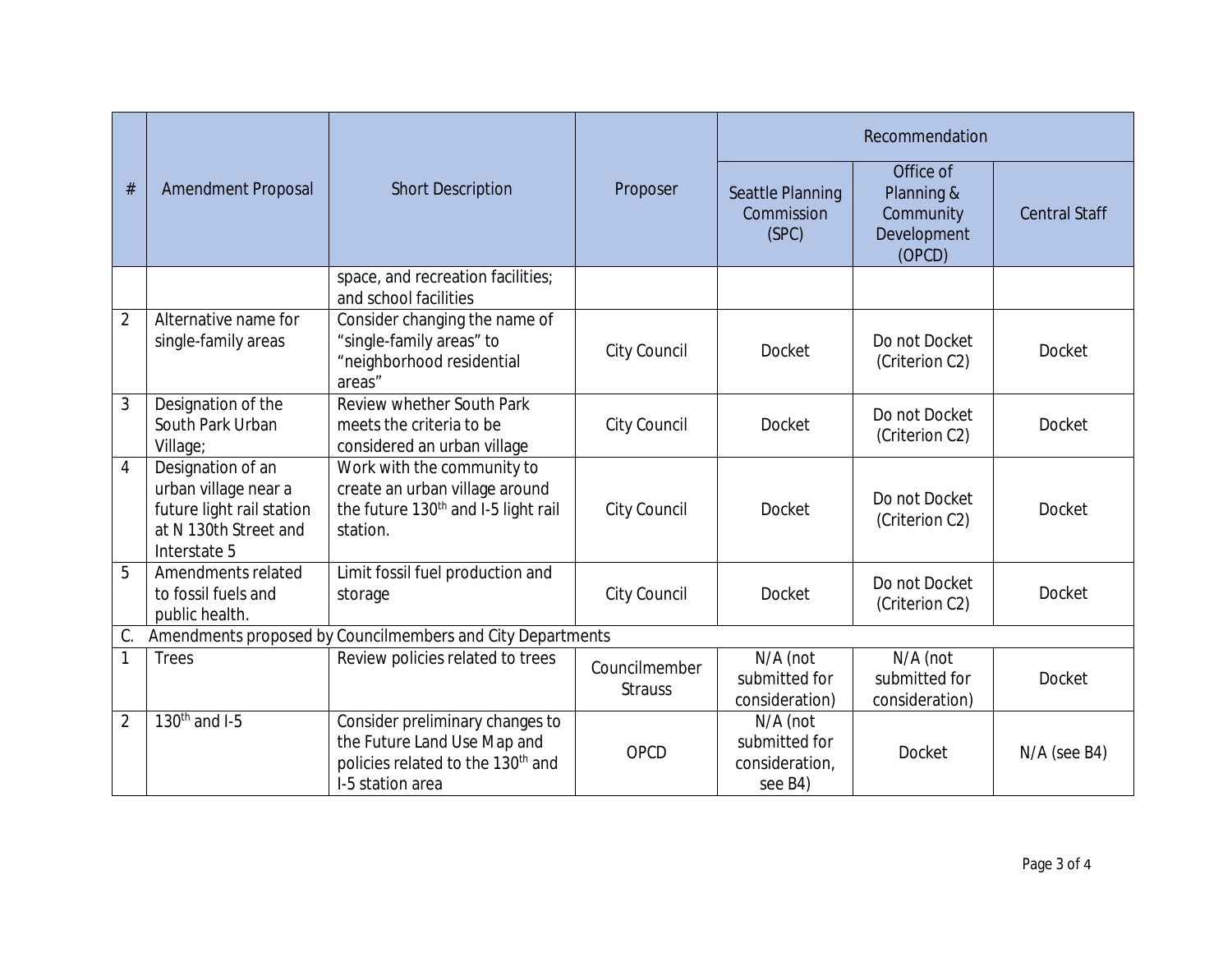| # | <b>Amendment Proposal</b>                  | <b>Short Description</b>                                                                | Proposer    | Recommendation                              |                                                               |                      |
|---|--------------------------------------------|-----------------------------------------------------------------------------------------|-------------|---------------------------------------------|---------------------------------------------------------------|----------------------|
|   |                                            |                                                                                         |             | Seattle Planning<br>Commission<br>(SPC)     | Office of<br>Planning &<br>Community<br>Development<br>(OPCD) | <b>Central Staff</b> |
| 3 | <b>Industrial and Maritime</b><br>policies | Consider preliminary changes to<br>policies related to Industrial and<br>Maritime areas | <b>OPCD</b> | N/A (not<br>submitted for<br>consideration) | <b>Docket</b>                                                 | Docket               |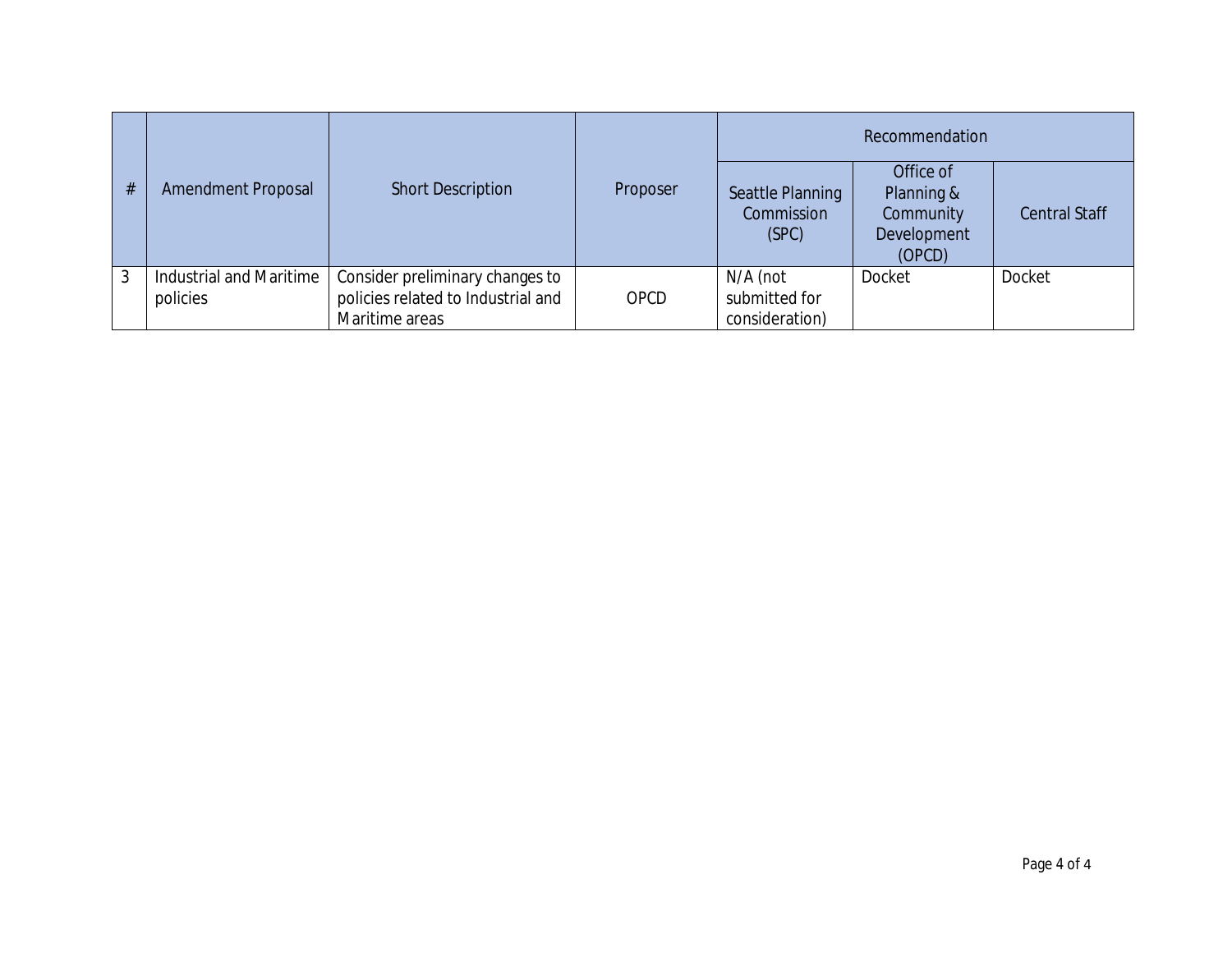#### August 31, 2020

| TO:             | Council Member Dan Strauss, Chair, Land Use and Neighborhoods Committee                                        |
|-----------------|----------------------------------------------------------------------------------------------------------------|
| <b>FROM:</b>    | Samuel Assefa, Director, Office of Planning and Community Development                                          |
| <b>SUBJECT:</b> | Council Docketing Resolution for Comprehensive Plan Annual Amendments for 2021:<br><b>OPCD Recommendations</b> |

This memo provides recommendations for amendments to the City's Comprehensive Plan to include on the docket for Council consideration in 2021. OPCD has reviewed 11 proposals submitted by community members for consistency with the criteria established by City Council Resolution 31807 and recommends one of these for docketing. In addition, OPCD has reviewed six previous Council-generated proposals to study amendments to the Comprehensive Plan and recommends two of these, with modifications, for docketing for 2021.

In summary, OPCD recommends that three amendment topics be further analyzed, and pending that analysis, considered for possible adoption. They are:

*Proposed amendment from the community recommended for docketing*

**Extend University District Urban Center Boundary** 

*Proposals in prior Council resolutions recommended for additional analysis, with modifications*

- Future Land Use Map amendment and policy amendments to support transit-oriented development in the immediate vicinity of the planned 130<sup>th</sup> Street Link Light Rail Station
- Identification of amendments to industrial land use and related policies that advance initial implementation of the Industrial and Maritime Strategy

Finally, this memo also identifies two additional areas of ongoing work – racially equitable recovery and planning for a "15-minute city" – around which OPCD may recommend comprehensive plan amendments in 2021.

#### **Amendments Proposed by Community**

Under the state Growth Management Act, the City may amend its comprehensive plan up to once each year. Council Resolution 31807 establishes a schedule and criteria for docketing proposed amendments on an annual cycle for consideration by the City Council. On May 15, 2020 the application period closed for community members to submit proposals to amend the plan in 2021. Eleven amendments were proposed by the community. OPCD has reviewed these proposals for consistency with the established criteria and recommends one amendment for docketing. Consistent with CR 31807, OPCD will analyze the proposed amendment, conduct environmental review, and transmit recommended amendments to Council in 2021.

#### **Recommended for Docketing**

OPCD recommends that the following proposed amendment to the Comprehensive Plan be docketed for further analysis and consideration for adoption:

1. Extend University District Urban Center Boundary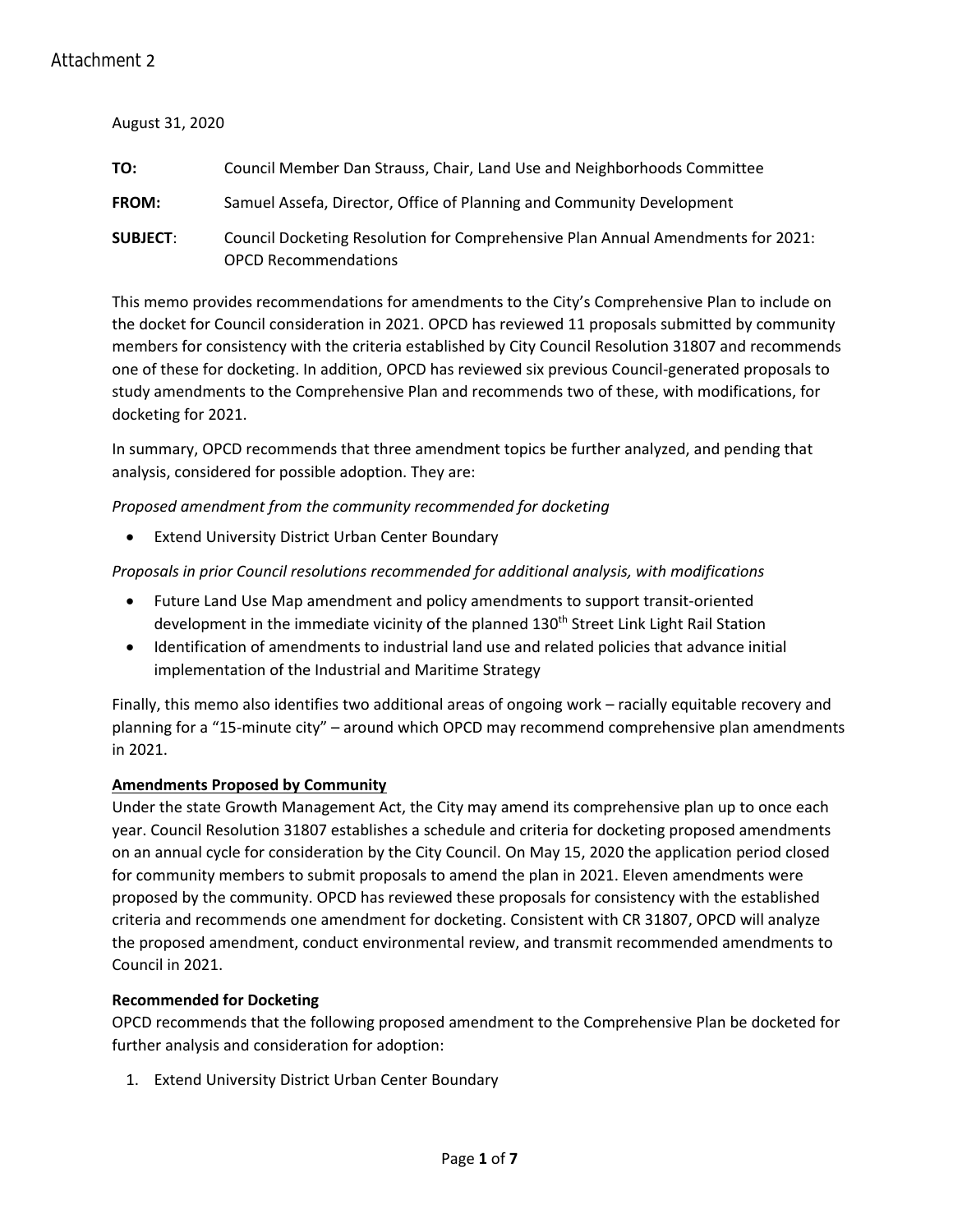The proposed Future Land Use Map amendment expands the boundary of the University District Urban Center east to include the half block that fronts on the west side of 15<sup>th</sup> Avenue NE and between NE 56<sup>th</sup> Avenue and NE Ravenna Avenue.

The amendment satisfies the City Council's criteria for docketing.

#### **Not Recommended for Docketing**

OPCD recommends the following Comprehensive Plan amendment proposals not be docketed for 2021:

1. Heavy Vehicles

This proposal would amend the Transportation Element to add policies intended to minimize damage to streets from heavy vehicles.

This amendment is substantially the same as an amendment submitted in prior years and not docketed by the City Council.

2. Open and Participatory Government

This proposal would amend the Comprehensive Plan by establishing a new element or appendix to establish policies to outline goals, objectives, and policies for decision processes that maximize the possibility of public input before decisions are made.

This amendment is substantially the same as an amendment submitted in prior years and not docketed by the City Council.

3. Potential Landslide Area Covenants

This proposal seeks to amend the Comprehensive Plan to cease the practice of requiring potential landslide area covenants in environmentally critical areas.

This amendment does not address a Comprehensive Plan policy and is more appropriate to achieve through a regulatory change or Director's Rule.

4. Yards and Trees

This proposal would amend the Land Use Element to revise policies LU 5.6, LU 5.7, and LU 5.8. Language would be amended to LU 5.6 to expand the purpose of its guidance to establish setbacks in residential areas to include the planting or maintenance of large trees. Language would be added to LU 5.7 to require yards for every multifamily lot. LU 5.8 would be amended to include the value of trees in addressing public health and urban wildlife.

This amendment is substantially the same as an amendment submitted and considered in prior years and not adopted by the City Council.

5. Pedestrian Grade Separations

This proposal would add a new policy to the Transportation Element that discourages pedestrian grade separations (skybridges, aerial tram, tunnel) in all Urban Centers and Urban Villages.

This amendment is substantially the same as an amendment submitted and considered in prior years and not adopted by the City Council.

6. Rezones and Conditional uses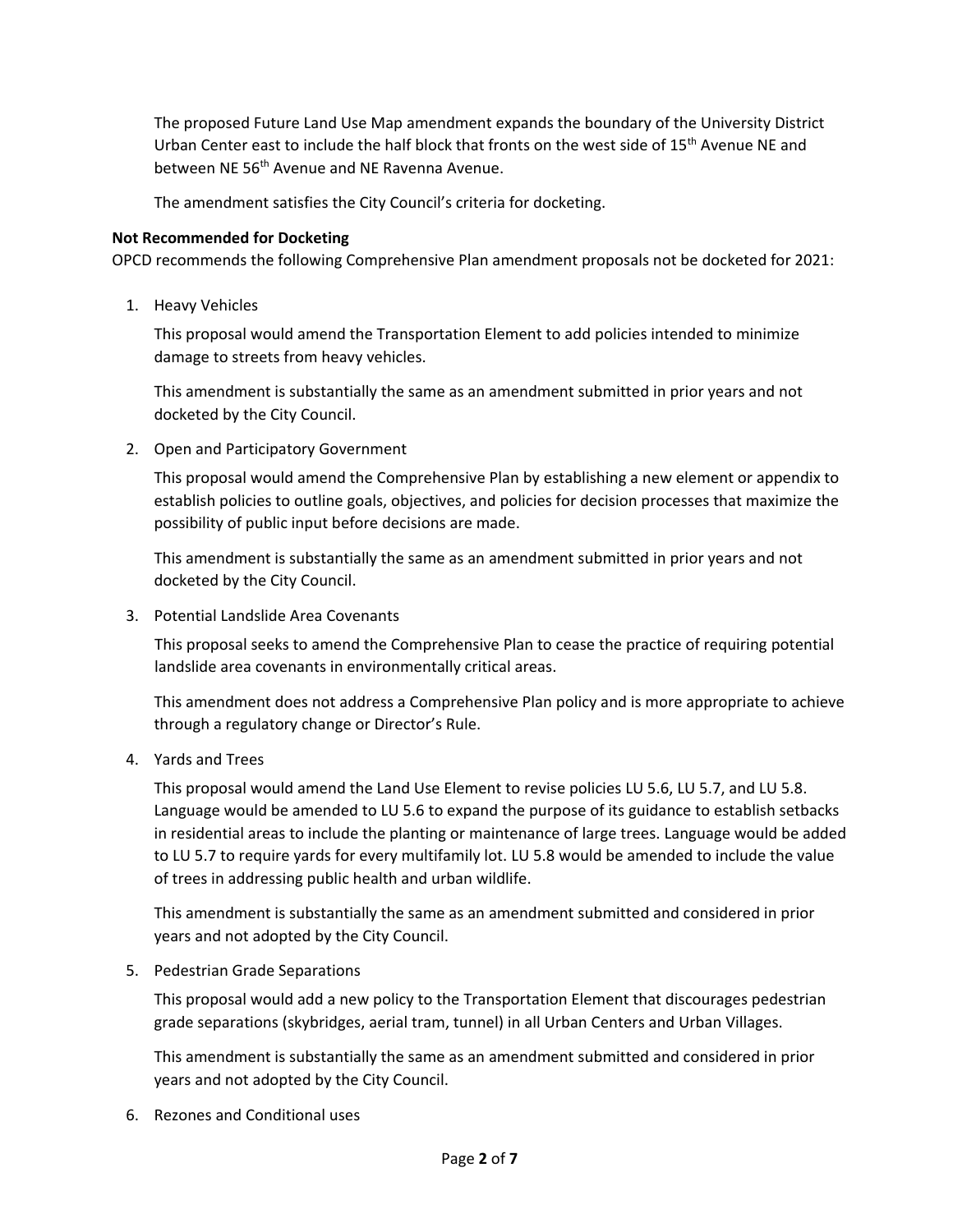This proposal would amend to Land Use Element to add two new policies that provide direction for rezones and conditional uses. The first would direct the City to establish zone criteria and procedures to guide decisions about what zone is appropriate in any given location to advance city goals. The second would be to ensure that rezones and conditional use decisions are made with ample public notice and public outreach.

This amendment is substantially the same as an amendment submitted and considered in prior years and not adopted by the City Council.

7. Development Monitoring

This amendment would restore policies in section L61 of the 1994 City Comprehensive Plan, that were subsequently removed from the plan by amendment in the late 1990s. These policies commit the City to monitor development activity and take active steps (i.e. provide additional resources, reduce development activity, or establish annual growth targets) when growth exceeds growth targets.

This amendment is substantially the same as an amendment submitted in prior years and not docketed by the City Council.

8. Demolition and Displacement

This proposal would restore policies removed from the Comprehensive Plan in the 2016 update that discouraged the demolition of existing affordable housing.

This amendment is substantially the same as an amendment submitted and considered in prior years and not adopted by the City Council.

9. Trees

This proposal would amend the Land Use Element policy E 1.2, Environment Element policy T 4.5, and Parks Element policy P 3.3 to include policy language related to urban forest and tree preservation. The actions described in the amendment application are more appropriately addressed through Seattle's Municipal Code.

This amendment is substantially the same as an amendment submitted in prior years and not docketed by the City Council.

10. West Seattle Bridge

The proposed amendment identifies actions the City can take in response to the West Seattle Bridge closure. Currently SDOT is developing a multi-faceted response regarding repair / replacement of the West Seattle Bridge. This effort includes a robust public participation process, including formation of the West Seattle Bridge Community Task Force and a Technical Advisory Panel, and engagement with the broader community through Reconnect West Seattle efforts. SDOT has implemented quick, critical transportation improvements since the closure and as part of Reconnect West Seattle, and is working with the communities to identify and prioritize improvement projects, neighborhood mitigation proposals, and other ideas to help people choose a different mode, as able. This process may not result in the exact measures proposed by the applicant, but will address the goals of these actions in terms of identifying transportation mitigation, shifting people out of their cars, and development of a finance plan for the bridge.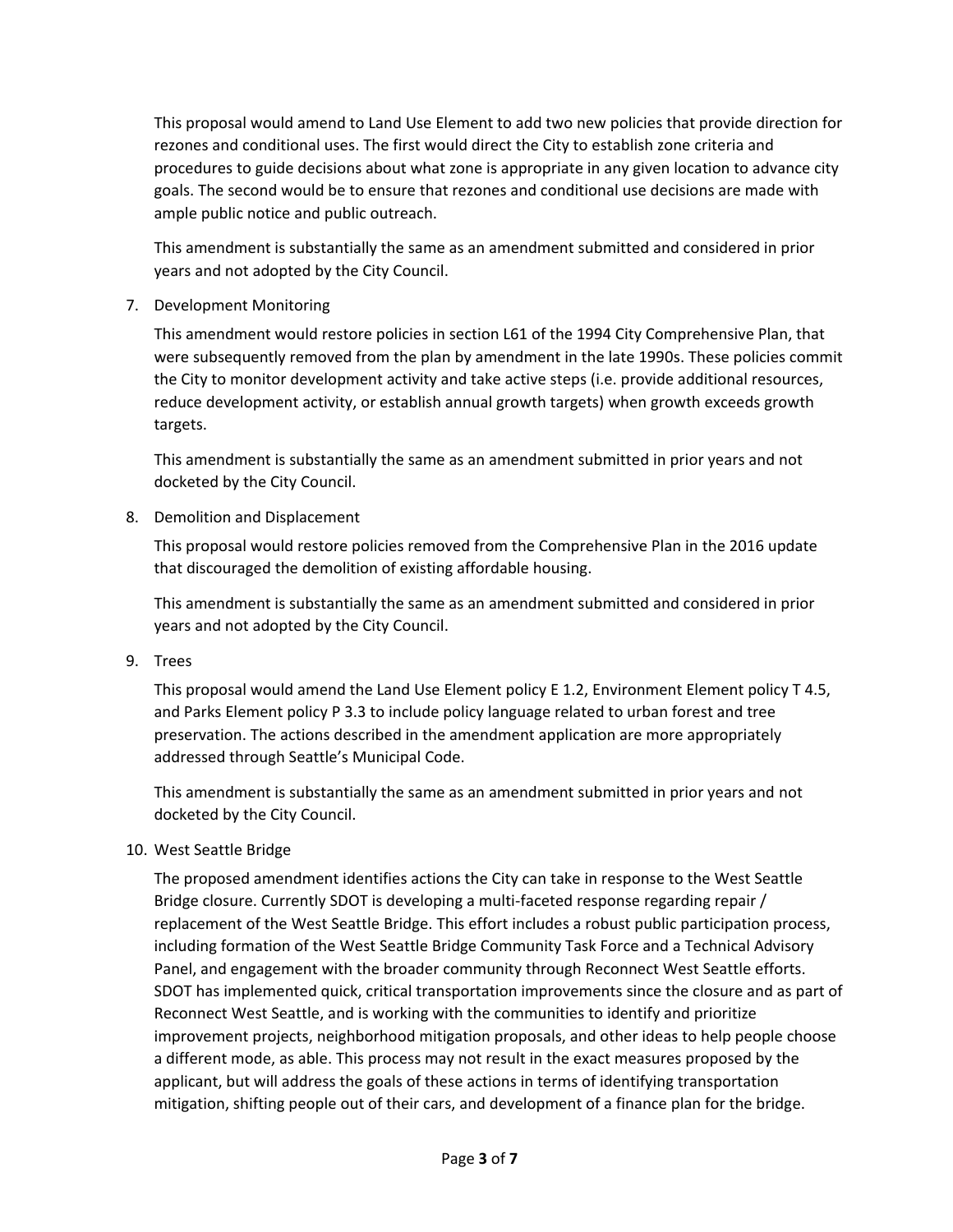This package of amendments is not recommended for docketing because the actions can either be accomplished through regulation alone or are better addressed as a budgetary or programmatic decision. None of the proposed actions would necessitate an amendment to the Comprehensive Plan.

#### **Amendments Proposed for Analysis by Prior City Council Resolution**

With transmittal to OPCD of community applications proposing amendments to the Comprehensive Plan in 2021, Council central staff also called attention to potential amendments identified in several prior Council resolutions or that were previously docketed. Each is described below, along with a brief description of OPCD's current approach to addressing the proposal, including a recommendation on docketing for 2021.

#### **Recommended for Docketing, With Modifications**

1. Resolution 31870, Section 11A:

*Specific to N 130th Street and Interstate 5, OPCD and other City departments are requested to support community-based planning work to develop a proposal to establish an urban village with transit supportive development capacity and urban village-level amenities, such as transit-oriented development, childcare, and housing.*

Currently, OPCD is engaging in a community planning process around the planned Link Light Rail  $130<sup>th</sup>$  St. Station. This work includes studying a range of potential land use changes and policy options that support transit-oriented development and may result in a recommendation to establish an urban village at this location. Completion of a plan for the full station area with recommended changes to the Comprehensive Plan requires more community input and environmental review than can be feasibly completed in time for adoption in 2021.

However, as an interim action to further the City's commitment to TOD around the 130<sup>th</sup> St. Station, the Executive is proposing to docket a future land use map amendment and rezoning of affected properties along with supportive policy language for one block adjacent and to the east of the 130<sup>th</sup> St. Station. Sound Transit is currently constructing Lynnwood Link and is considering accelerating construction of the 130<sup>th</sup> St. Station with a potential opening as early as 2025. Adopting an initial plan amendment and rezone in 2021 will enable early development of transit supportive land uses to support the new transit investment in anticipation of an early opening.

This station area planning process includes substantial public engagement. Outreach to date includes:

- Interviews with 50+ representatives of local schools, churches, community organizations and social service providers
- Community Open House at Ingraham HS attended by 100+ people
- Online Community Survey completed by 750+ people
- Community Workshop at North Seattle Church of Nazarene attended by 90+ people
- Project information at 20+ community events
- Monthly emails to 400+ subscribers
- Key Documents published: Background Report, Open House Summary and Survey Results
- Online engagement during the pandemic: a series of four online community conversations June through September
- 2. Resolution 31762, Section 3: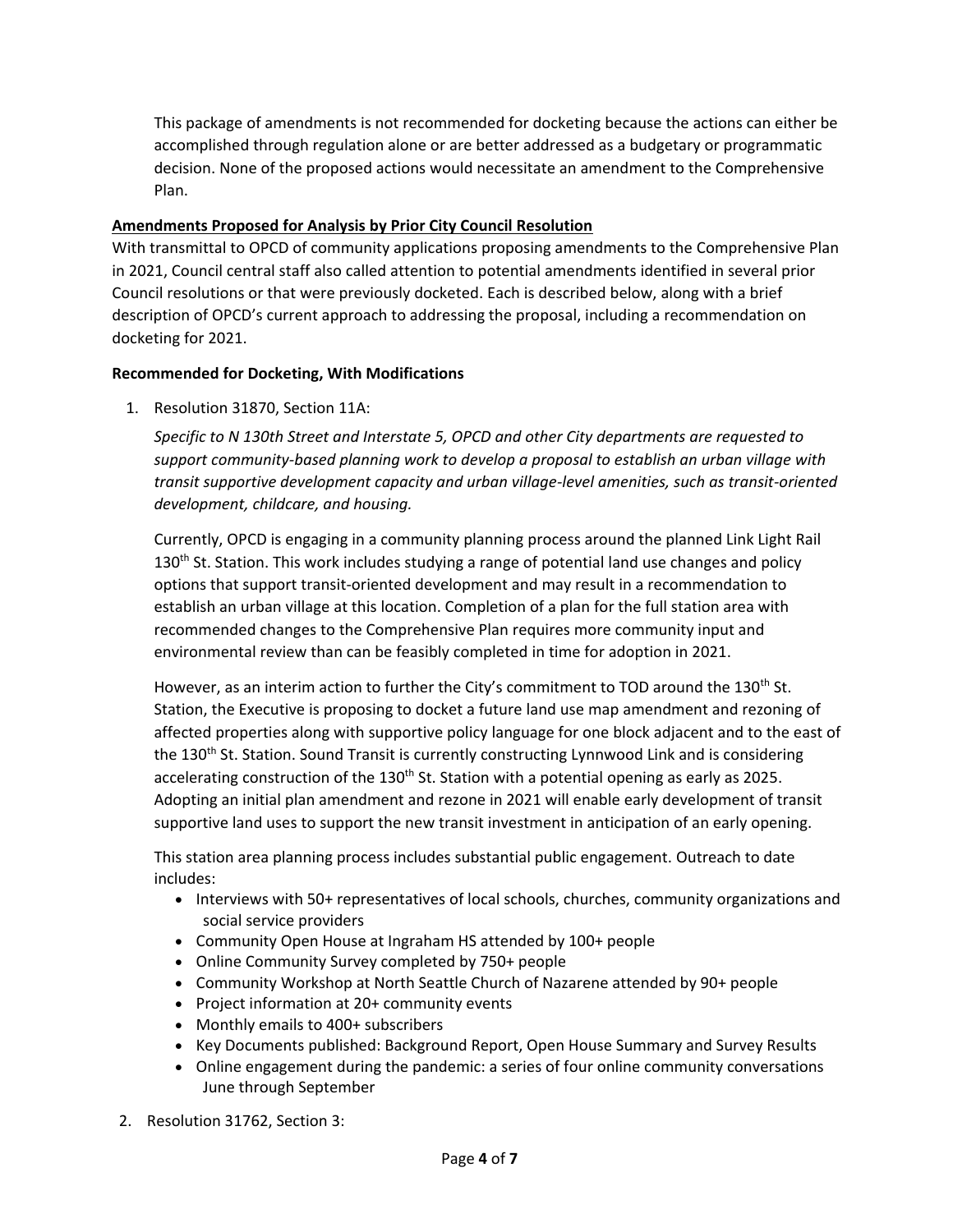Includes direction to strengthen industrial land use policies and identifies several specific proposed amendments to the Future Land Use Map to redesignate industrial lands.

*Consistent with Resolution 31682, the Council requests that the Executive provide recommendations of potential amendments to Comprehensive Plan policies related to industrial lands including policies to strengthen the long-term viability of Manufacturing/Industrial Centers and a re-evaluation of the Stadium District for Council consideration in 2018. In developing these recommendations, the Executive should consider, analyze, and suggest improvements to the following amendments proposed by individuals and organizations, in addition to the amendments docketed in Resolution 31682:*

- *1. Application to amend the Future Land Use Map to remove the Interbay Armory property from the Ballard-Interbay-Northend Manufacturing Industrial Center (BINMIC) and designate it a "Commercial/Mixed-Use" area.*
- *2. Application to amend the Future Land Use Map to remove property located at 1819-1893 15th Avenue West and 1855-2033 15th Avenue West from the BINMIC and designate it "Mixed Use/Commercial."*
- *3. Application to amend the Future Land Use Map to remove Pier One, located at 2130 Harbor Avenue SW, from the Greater Duwamish Manufacturing/Industrial Center and designate it Mixed Use/Commercial.*

The Mayor's Office convened a citywide stakeholder group and four subarea stakeholder groups to work with City departments (OED, OPCD, SDOT, OSE) in developing an Industrial and Maritime Strategy. The strategy is to be broad in scope encompassing workforce training, transportation investments, public safety, environmental, and land use policies with the goal of creating accessible living wage jobs. Among the outcomes of this process will be a land use policy framework that can guide key land use decisions on the 3 previously docketed land use changes above, planning for station areas within industrial areas, and other land use decisions relating to industrial land.

Regarding policies for industrial land uses, pending finalization of stakeholder outreach processes, we anticipate possible consolidation of some industrial land use policies. In addition, we anticipate:

- Potential strengthening of policy protections for core industrial areas near major infrastructure and in areas necessary for supporting water dependent uses
- Introduction of new policy content to improve equitable access to well-paying jobs
- A proactive land use approach for encouraging maritime, manufacturing, and logisticsconnected employment in transit-oriented development near existing or high capacity transit nodes within manufacturing / industrial centers
- Introduction of new policy language to encourage a healthy, walkable, and visitor-oriented land use vision for industrial areas near urban villages or residential populations

This work was scheduled for completion in the summer of 2020, however, delays resulting from the COVID-19 response and new considerations for this work that align with the City's COVID recovery efforts mean that this work will not be completed until the 4<sup>th</sup> quarter of 2020. To complete this work, a revised workplan that centers racial equity and youth engagement will inform final recommendations.

As this work proceeds, the Executive will work with industrial and maritime stakeholders to identify potential recommendations for high-level Comprehensive Plan policy amendments in 2021, with the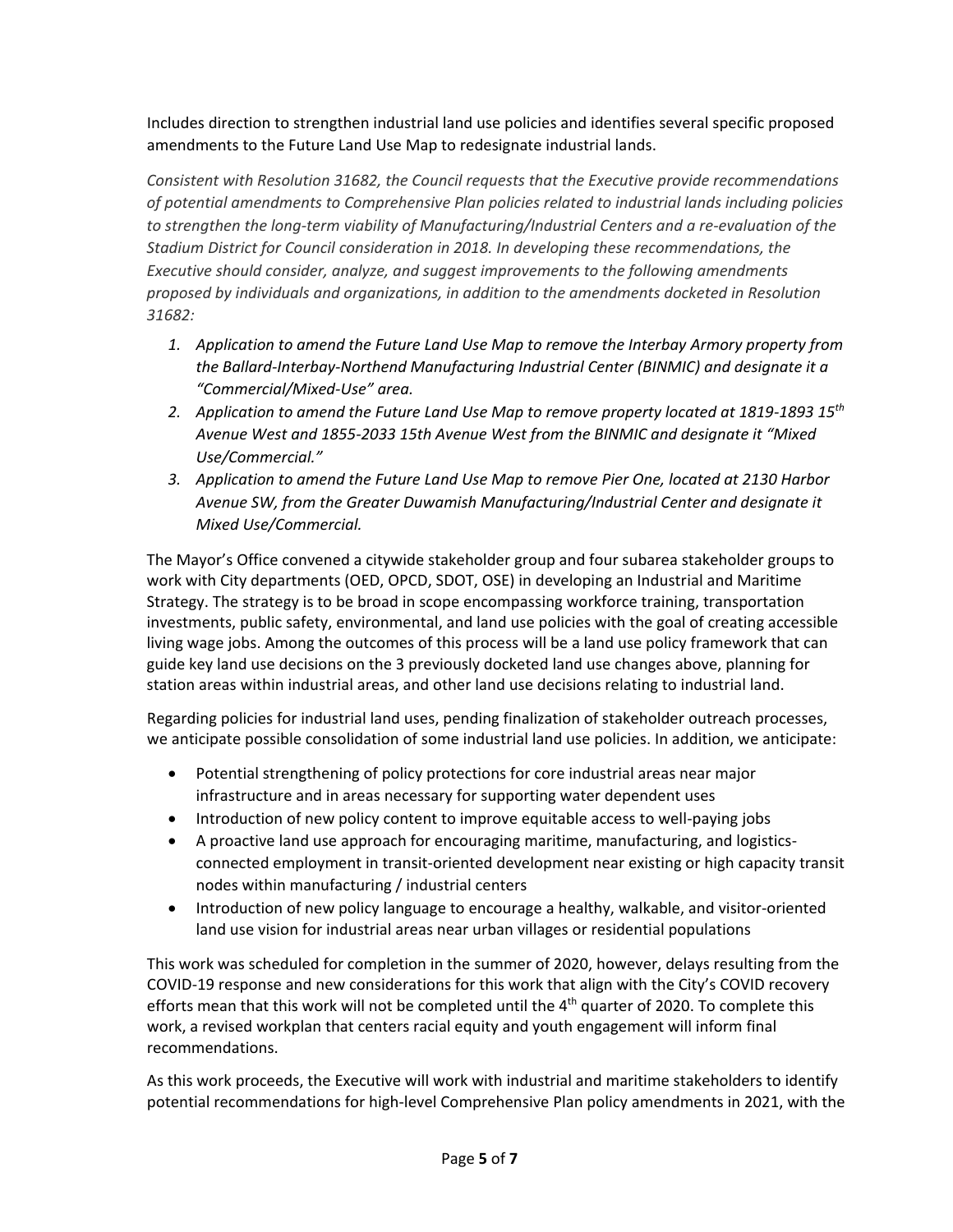bulk of implementation actions, including further Comprehensive Plan amendments, considered for adoption in 2022 or with the major Comprehensive Plan update in 2024.

#### **Not Recommended for Docketing**

1. Resolution 31870, Section 2:

*Impact fee amendments. Consistent wit[h Resolution 31762,](http://clerk.seattle.gov/search/resolutions/31762) the Council requests that the Executive provide recommendations of potential amendments to Comprehensive Plan policies necessary to support implementation of an impact fee program for: public streets, roads, and other transportation improvements; publicly owned parks, open space, and recreation facilities; and school facilities. This may include amendments to update or replace level-of-service standards or to add impact fee project lists in the Capital Facilities Element and amendments to other elements or maps in the Comprehensive Plan, as appropriate.*

The City Council conducted SEPA on proposed Comprehensive Plan amendments related to transportation impact fees and issued a DNS in November 2018, which was appealed to the Hearing Examiner. The Examiner issued its decision in October 2019, requiring some additional work to be done. The Council has yet to complete that work. OPCD does not anticipate working on this issue for the 2021 amendment cycle.

2. Resolution 31870, Section 5:

*Amendments related to fossil fuels and public health. The Council requests that OPCD, in consultation with the Seattle Department of Construction and Inspections, the Office of Sustainability, and the Environmental Justice Committee, draft, evaluate, undertake environmental review and provide recommendations for potential amendments to the Environment, Land Use or Utilities Elements that would clarify the City's intent to protect the public health and meet its climate goals by limiting fossil fuel production and storage.*

This amendment is more appropriate for the 2024 Comprehensive Plan update because it will require more public outreach and staff analysis than can be feasibly accomplished, given limited resources and competing priorities, in this annual amendment cycle.

- 3. Resolution 31870, Section 8:
	- *E. Specific to the South Park Residential Urban Village, the Council requests the following actions: 1. OPCD is requested to assess how the neighborhood meets the criteria for urban village designation and provide a report to Council as part of the 2019-2020 Comprehensive Plan docketing process.*

The City will be adopting a major update to the Comprehensive Plan by June 2024. As part of the update, OPCD expects to review the Urban Centers and Villages Growth Strategy. South Park is more appropriately addressed as part of this work.

4. Resolution 31870, Section 7: Recommend a new name for single-family zoning.

*The Council requests that OPCD make a recommendation for an alternative name for single family zones, such as Neighborhood Residential, and propose Comprehensive Plan amendments as part of the 2020-2021 Comprehensive Plan Docket to implement this change, as appropriate.*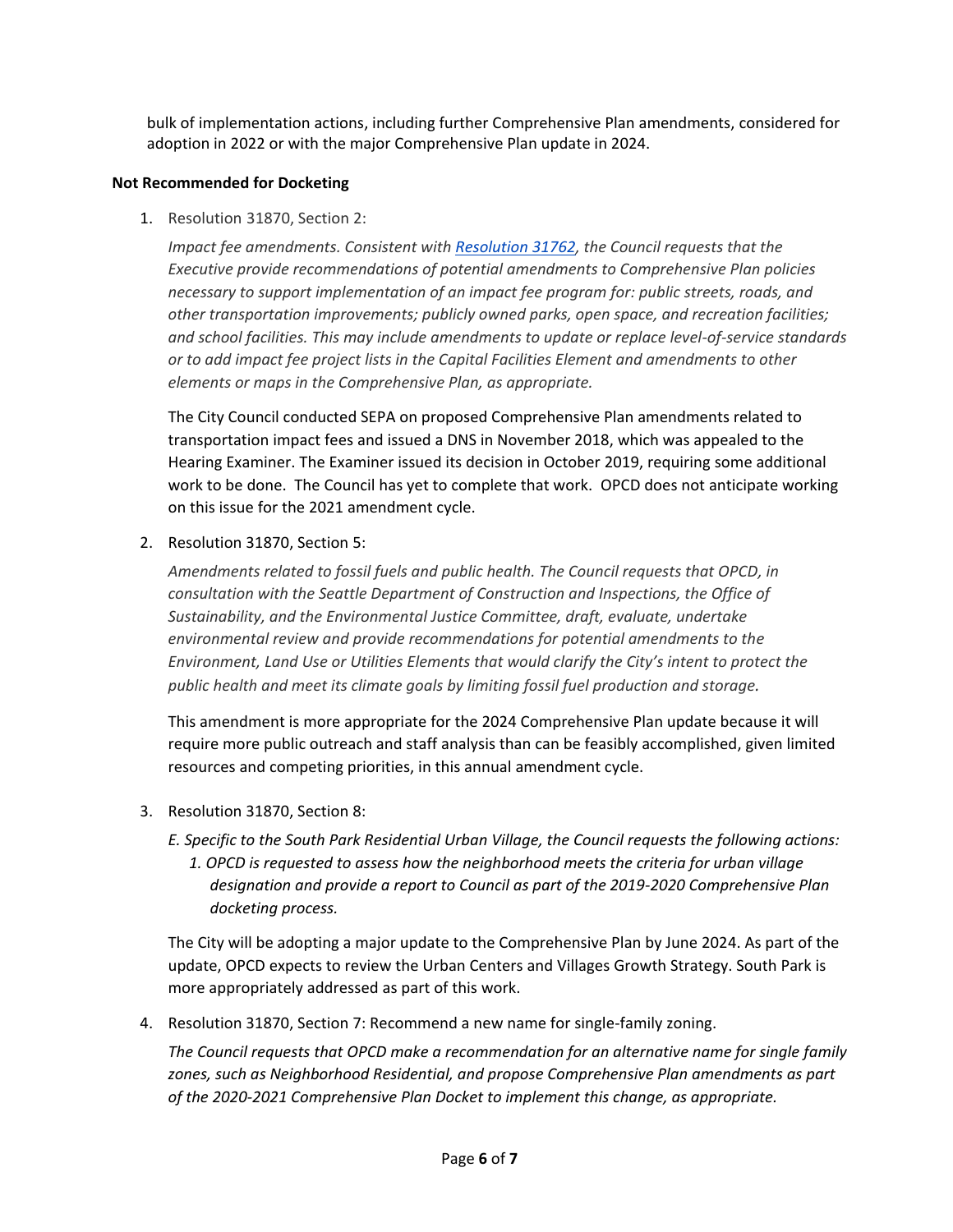Given the potential relationship to other policies, level of analysis, and level of public engagement necessary, this proposal may be more appropriately addressed through the major update to the Comprehensive Plan in 2024.

#### **Ongoing Work: Racially Equitable Recovery**

The COVID-19 emergency has revealed Black, Indigenous, and People of Color (BIPOC) communities to be disproportionally impacted and at a greater risk of harm from the pandemic and its impacts. Voices of community, amplified through recent and ongoing protests, have heightened the urgency of a City response to COVID-19 that recognizes and addresses systemic racism, toward recovery that supports a more racially equitable future for Seattle.

The Seattle 2035 Comprehensive Plan, which currently contains a number of policies that promote racial equity, is an evolving tool for the City to set policy direction on land use, housing, capital facilities, transportation, and other areas of policy in a way that supports and enables the City to take actions around equitable recovery and anti-racism.

For the remainder of 2020 and into 2021, the Executive will continue to lead efforts to work with BIPOC communities to identify community needs and recommended actions. In doing so, OPCD will work to identify any additional potential amendments to the Comprehensive Plan that may be considered for adoption in 2021. We will explore the potential for amendments that support community ownership and wealth building, affordable housing, and recommendations that may emerge from an ongoing racial equity analysis of the growth strategy in Seattle 2035 (response to SLI-29-4-B-1). This work may include Comprehensive Plan amendments as a potential tool to support community ownership and provide flexibility for a range of uses at independent/BIPOC-led community centers.

#### **Ongoing Work: Toward Connected Complete "15-minute" Neighborhoods**

The response to COVID-19 has also highlighted the importance of the city's neighborhoods as places where people live and increasingly work and seek to meet a wide range of daily needs. A "15-minute city," which was recently highlighted as a key recommended strategy in the C40 Cities Green and Just Recovery Plan, has attracted interest as a framework for city planning where a variety of affordable housing choices, everyday stores and services, health care, parks, and educational and cultural institutions are all located within an easy walk or bike ride from each other.

Through the balance of 2020 and into 2021, OPCD will be exploring planning for a "15-minute" City of Seattle as a potential framework for the next major Comprehensive Plan update due in 2024. Such work would incorporate the heightened role of station areas around future transit investments and identify additional areas where 15-minute city concepts are applicable. This work could, for example, guide investments in multimodal transportation, local community amenities and facilities, neighborhood businesses, a variety of housing types and choices, and other strategic land use changes. As the City works towards the major update, the Executive may recommend incremental amendments to the Comprehensive Plan, as early as 2021, through the annual amendment process.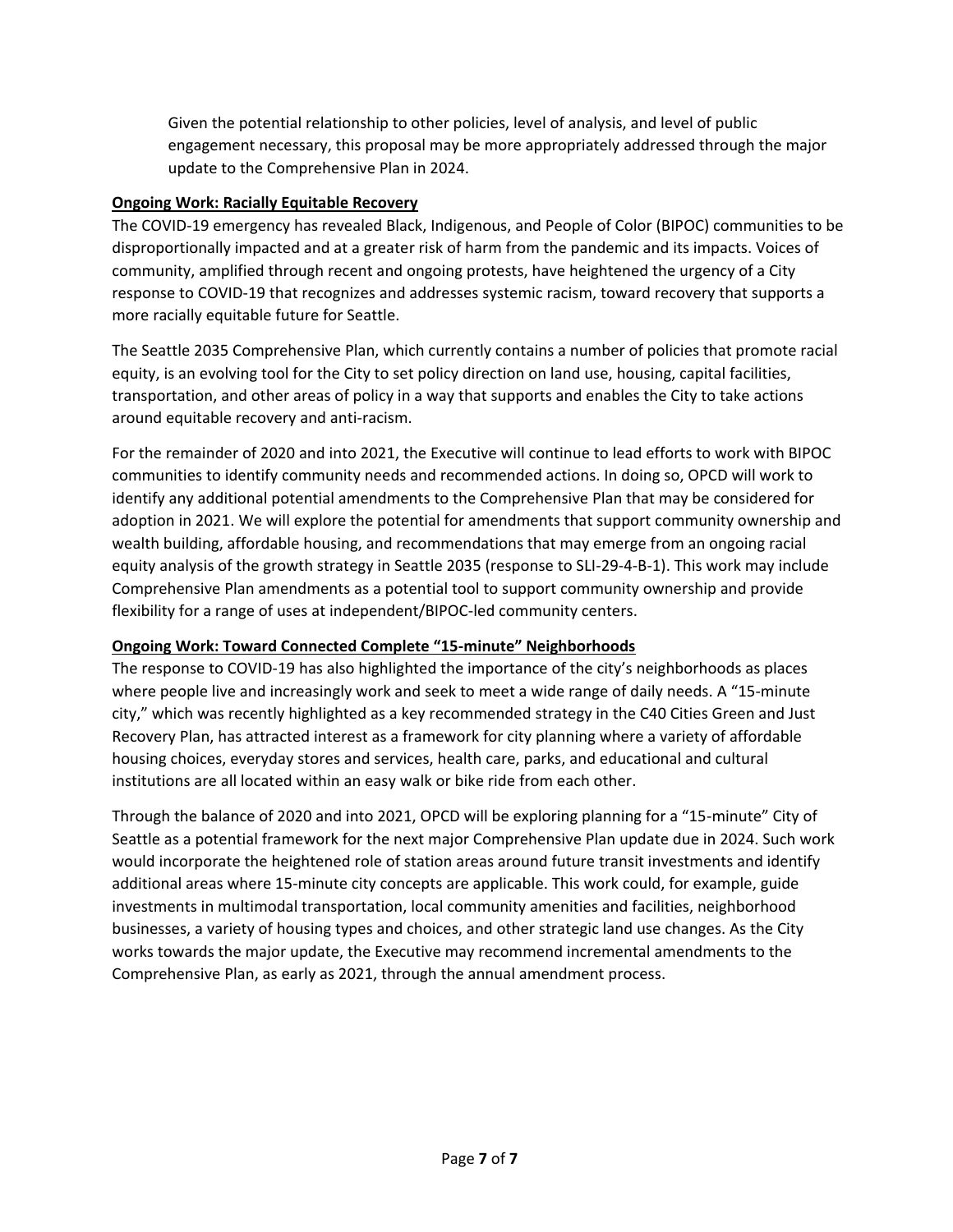Attachment 3

# **N** City of Seattle **Seattle Planning Commission**

August 14, 2020

Honorable Councilmember Dan Strauss, Chair Land Use and Neighborhoods Committee *via e-mail*

RE: 2020/2021 Comprehensive Plan Amendments

Dear Councilmember Strauss,

The Seattle Planning Commission is pleased to provide our comments and recommendations on which proposed 2020-2021 Comprehensive Plan amendments should be placed on the docket for further analysis. Our recommendations are offered as stewards of the Seattle Comprehensive Plan and based on the application of Council-adopted criteria, Guidelines for Amendment Selection, included in Resolution 31807 (Attachment A).

#### **The Planning Commission recommends moving forward the following amendment proposals to the docket for further analysis:**

Future Land Use Map (FLUM) Amendments

1. Extend the University District Urban Center

The applicant is requesting to extend the boundary of the University District Urban Center to include eight lots along the western side of 15th Ave NE between NE 56th St and NE Ravenna Blvd and change the FLUM designation from Multi-Family Residential to University District Urban Center.

The Commission recommends this proposal for the docket. The proposal meets the criteria and as such warrants further study. In particular, this application meets the intent of criterion G, which requires an amendment to the FLUM for any proposal that would change the boundary of an urban center, urban village, or manufacturing/industrial center, regardless of the area's size, to be considered for docketing.

## **The Planning Commission recommends the following amendment proposals not move forward to the docket for further analysis:**

Text Amendments

2. West Seattle High Bridge emergency closure

**Commissioners** Michael Austin, *Chair* Patti Wilma, *Vice-Chair* Sandra Fried David Goldberg Katherine Idziorek Grace Kim Patience Malaba Rick Mohler Kelly Rider Julio Sanchez Amy Shumann Lauren Squires Jamie Stroble Rian Watt

## **Staff**

Vanessa Murdock *Executive Director*

Connie Combs *Policy Analyst*

John Hoey, *Senior Policy Analyst*

Robin Magonegil *Administrative Analyst*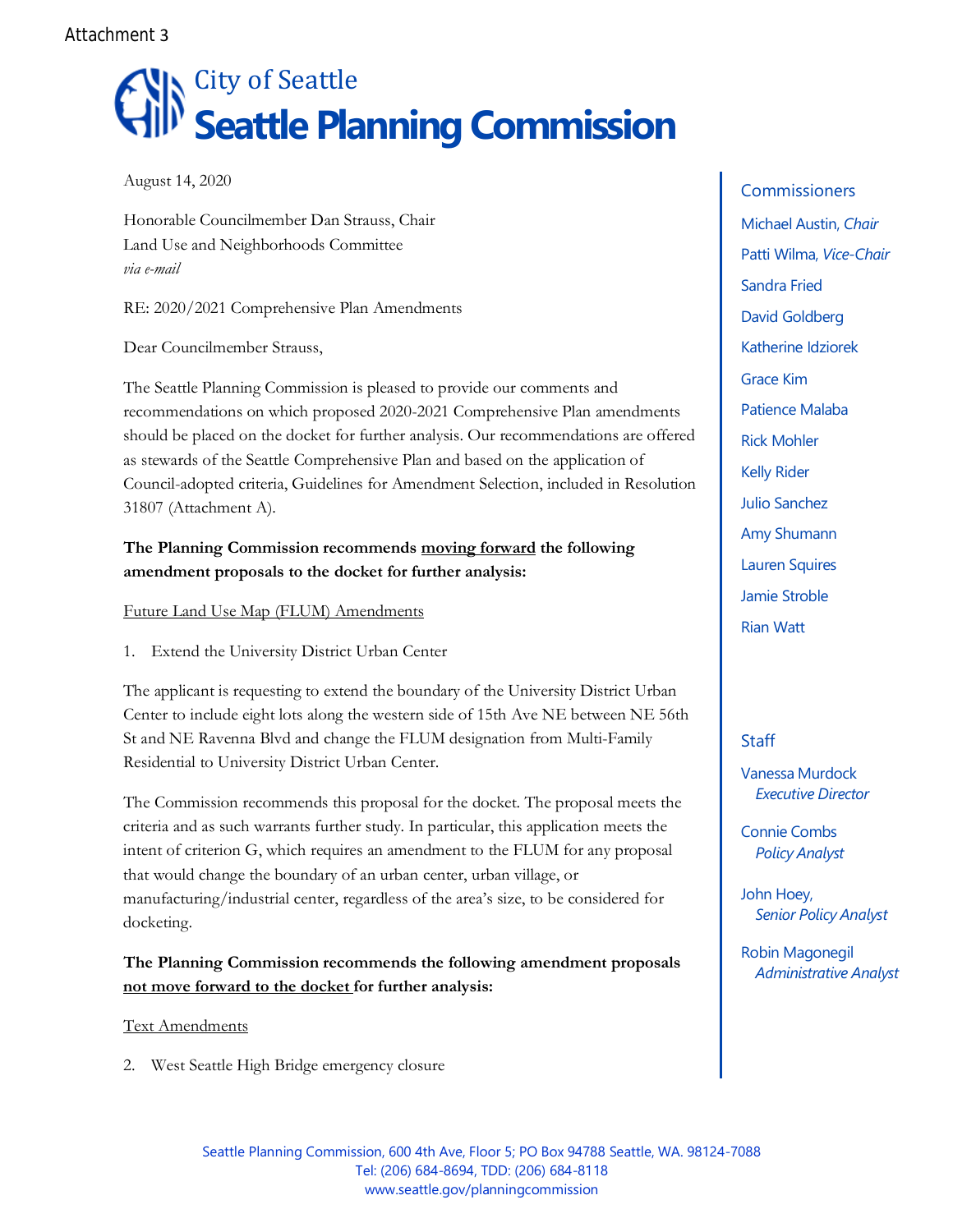#### Seattle Planning Commission Page 2

The applicant is proposing to amend City policies to assist in mitigating the emergency closure of the West Seattle High Bridge.

The Commission does not recommend this proposal for the docket citing criteria B4 and B5. This proposal would be better addressed through a budgetary or programmatic decision or another process, such as activities identified in departmental work programs under way or expected soon, within which the suggested amendment can be considered alongside other related issues.

3: Potential Landslide Area Covenants

The applicant is proposing to cease the practice of issuing Potential Landslide Area Covenants to properties in Seattle's Environmental Critical Areas.

The Commission does not recommend this proposal for the docket citing criteria B3. The intent of this proposal can be accomplished by a change in regulations. Potential Landslide Area Covenants are addressed in the Seattle Municipal Code and those regulations are consistent with the general policy intent of the Comprehensive Plan regarding Environmental Critical Areas.

4. Pedestrian Grade Separations

The applicant is proposing to amend the Transportation Element to discourage pedestrian grade separations such as skybridges, aerial trams, or tunnels in all urban centers and urban villages, not just the downtown.

The Commission does not recommend this proposal for the docket citing criteria D. This proposal was previously submitted and docketed in the 2012-2013 cycle but was not adopted by City Council in 2013. The rationale for not adopting this proposal was pedestrian grade separations are addressed in the Seattle Municipal Code and those regulations are consistent with the general policy intent of the Comprehensive Plan. There is insufficient evidence that relevant circumstances have changed significantly to warrant reconsidering this proposal.

5. Yards and Trees

The applicant is proposing to amend the Land Use Element to clarify policies related to yards and trees in multifamily areas.

The Commission does not recommend this proposal for the docket citing criteria D. This proposal was previously submitted and docketed in 2017-2018 cycle but was not adopted by City Council in 2018. The rationale for not adopting this proposal was that much of the proposed language is inconsistent with existing Comprehensive Plan policies or misunderstands the more general policy level at which the Plan operates. There is insufficient evidence that relevant circumstances have changed significantly to warrant reconsidering this proposal.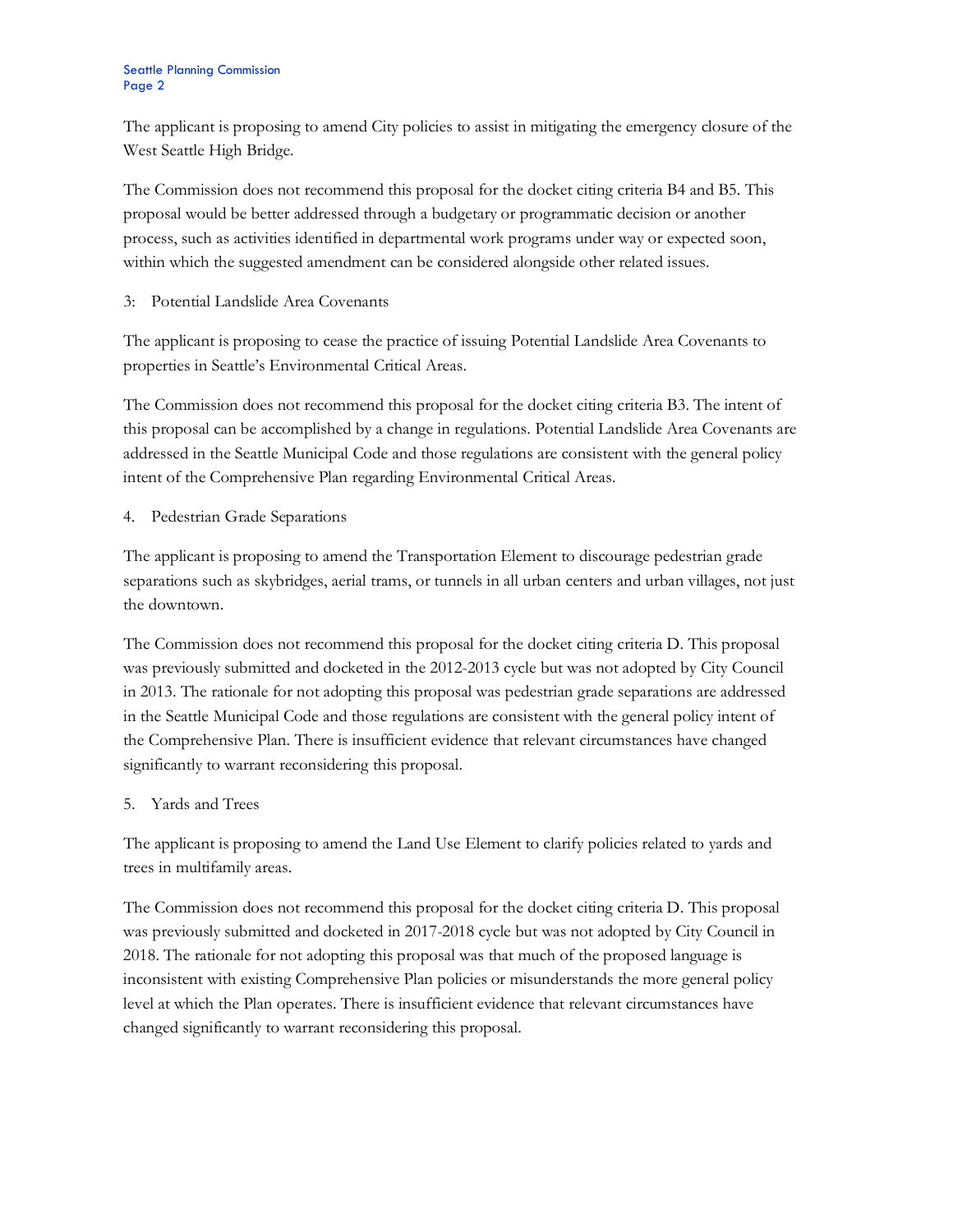#### 6. Open and Participatory Government

The applicant is requesting to add an Open and Participatory Government Element or appendix to the Comprehensive Plan.

The Commission does not recommend this proposal for the docket citing criteria D. This proposal has been previously submitted and rejected. It was originally proposed in the 2008-2009 amendment cycle but was not docketed citing criteria that the content proposed in the application are best dealt with through the Seattle Municipal Code, the Seattle ethics code, or through budgetary and programmatic decision-making. There is insufficient evidence that relevant circumstances have changed significantly to warrant reconsidering this proposal.

7. Demolition and Displacement

The applicant is proposing to amend the Land Use element to include a policy to discourage the demolition of residences and displacement of residents.

The Commission does not recommend this proposal for the docket citing criteria D. This proposal was previously submitted and docketed in 2017-2018 cycle but was not adopted by City Council in 2018. The rationale for not adopting this proposal was limiting demolition would be inconsistent with the City's adopted Growth Strategy and existing policies appropriately guide the City's policies related to displacement. There is insufficient evidence that relevant circumstances have changed significantly to warrant reconsidering this proposal.

8. Heavy Vehicles

The applicant is proposing to amend the Transportation Element to minimize damage to streets from heavy vehicles.

The Commission does not recommend this proposal for the docket citing criteria D. This proposal has been previously submitted and rejected. It was originally proposed in the 2016-2017 amendment cycle but was not docketed citing criteria that it would be better addressed through another process, specifically the Seattle 2035 Comprehensive Plan update. There is insufficient evidence that relevant circumstances have changed significantly to warrant reconsidering this proposal.

9. Development Monitoring

The applicant is proposing to amend the Comprehensive Plan to require monitoring of development and a special review procedure related to development.

The Commission does not recommend this proposal for the docket citing criteria D. This proposal has been previously submitted and rejected. It was originally proposed in the 2016-2017 amendment cycle but was not docketed citing criteria that it would be better addressed through another process, specifically the Seattle 2035 Comprehensive Plan update. There is insufficient evidence that relevant circumstances have changed significantly to warrant reconsidering this proposal.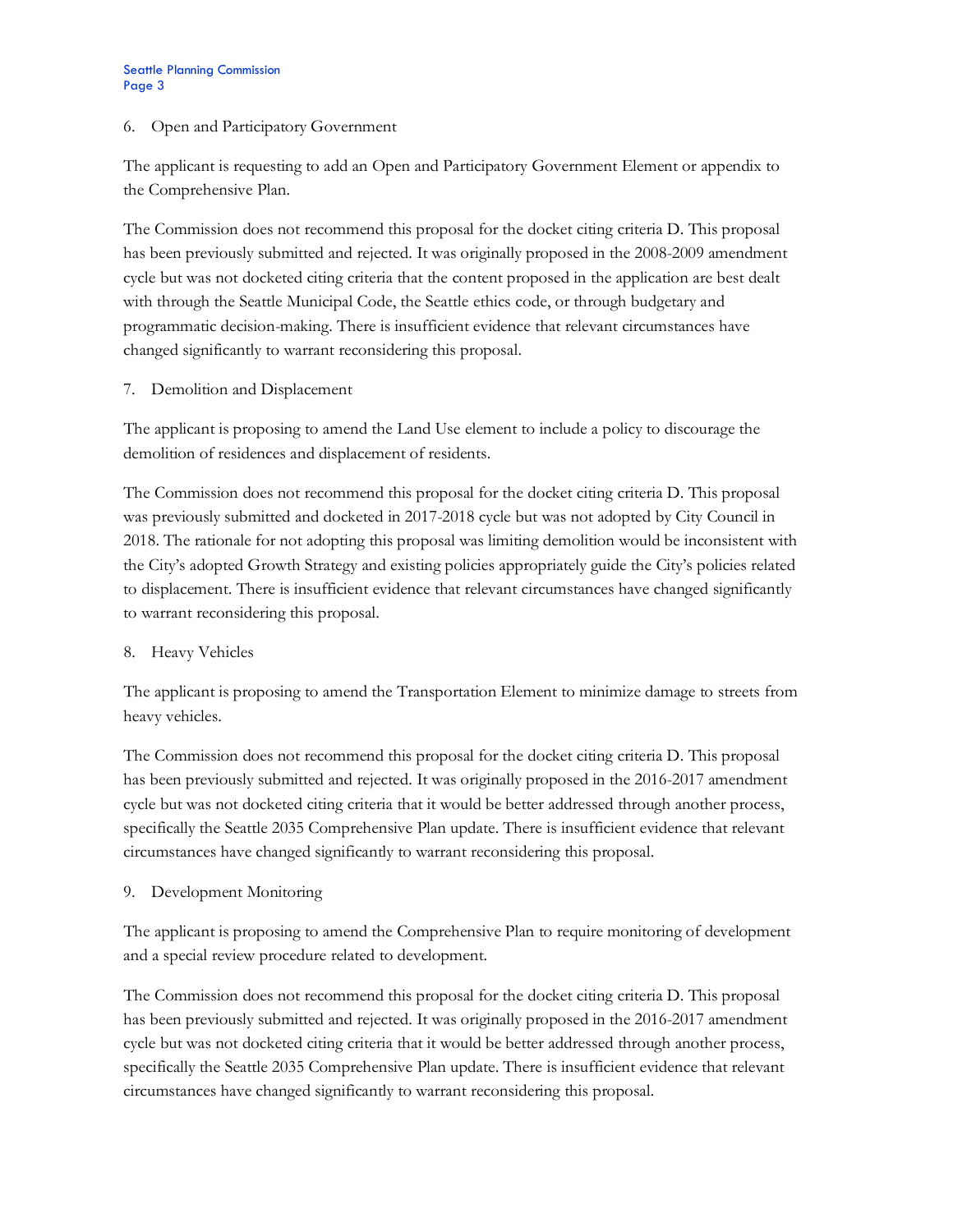#### 10. Rezones and Conditional Uses

The applicant is proposing to amend the Land Use element to adopt policies related to establishing zone and rezone criteria to guide zoning decisions and ensuring that zoning decisions are done with public notice, outreach, and inclusiveness with a regard for local conditions, community preferences and neighborhood plans.

The Commission does not recommend this proposal for the docket citing criteria D. This proposal was previously submitted and docketed in 2017-2018 cycle but was not adopted by City Council in 2018. The rationale for not adopting this proposal was existing Comprehensive Plan policies or glossary entries appropriately address the issues raised in the proposed amendments. There is insufficient evidence that relevant circumstances have changed significantly to warrant reconsidering this proposal.

11. Tree Canopy and Urban Forest

The applicant is proposing to amend various sections of the Comprehensive Plan to support the retention and expansion of the urban forest and tree canopy cover.

The Commission does not recommend this proposal for the docket citing criteria D. This proposal has been previously submitted and rejected. It was originally proposed in the 2019-2020 amendment cycle but was not docketed citing criteria that it would be better addressed through another process, specifically the next major update to the Comprehensive Plan. There is insufficient evidence that relevant circumstances have changed significantly to warrant reconsidering this proposal.

#### **Previously Docketed Amendments**

Of the eight proposed Comprehensive Plan amendments that were docketed by the City Council in Resolution 31896 for further analysis, the following five were not analyzed as part of the 2019-2020 annual amendment cycle:

- Impact fee amendments
- An alternative name for single-family areas
- Designation of the South Park Urban Village
- Designation of an urban village near a future light rail station at N 130th Street and Interstate 5
- Amendments related to fossil fuels and public health

We have concerns about waiting until the next Major Update of the Comprehensive Plan in 2024 for consideration of these proposed amendments and encourage the City Council to move forward on them sooner where appropriate. We would like to call your attention to the Commission's specific comments on one of these docketed amendments below.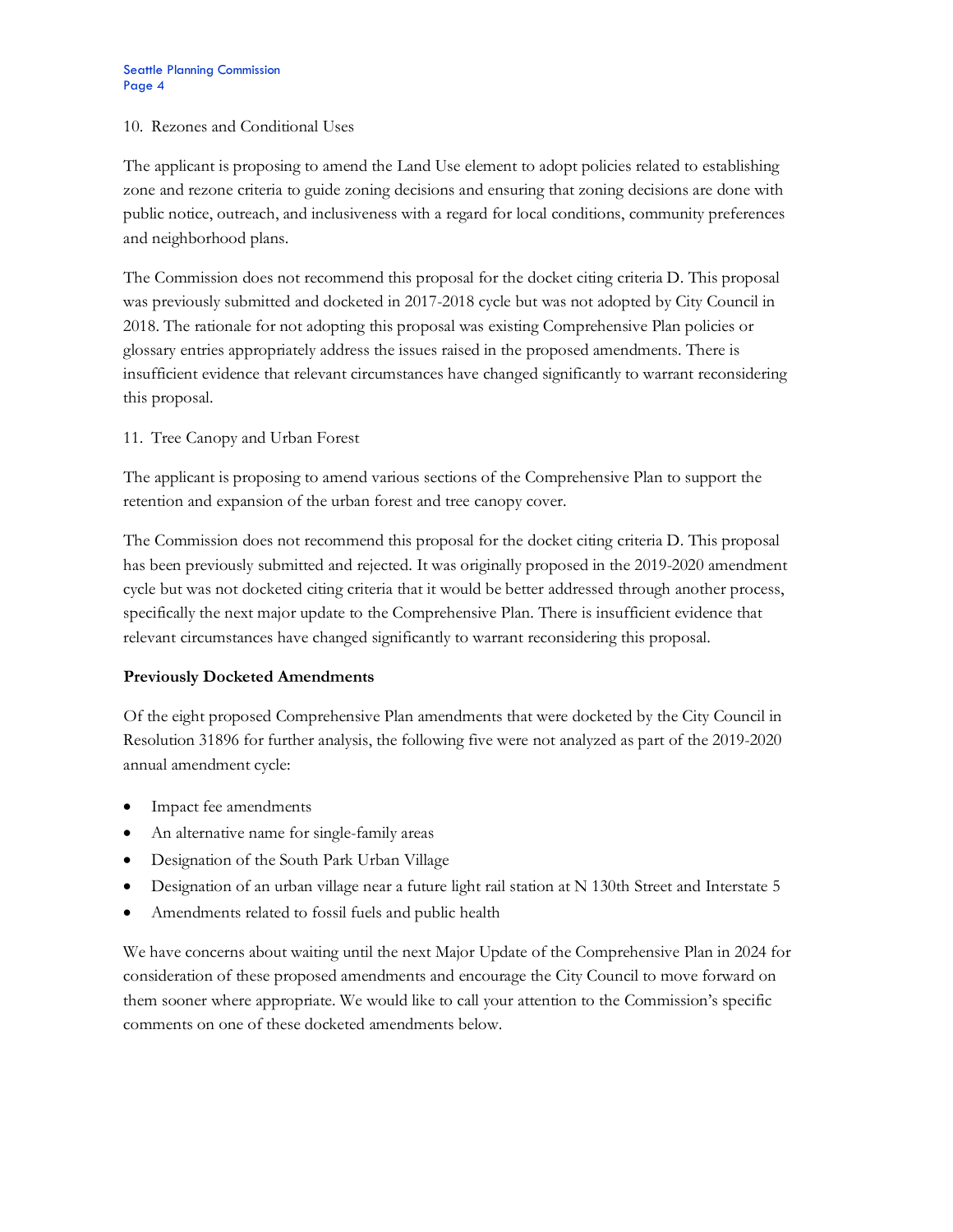#### Alternative Name for Single Family Zones

The City Council proposed an amendment that would recommend an alternative name for single family zones, such as Neighborhood Residential, and amend the Land Use Element of the Comprehensive Plan to implement this change. OPCD has stated this amendment could be more appropriately addressed through the next Major Update to the Comprehensive Plan, with the rationale that it is a bigger change outside of the scope of the annual amendments. The Planning Commission has concerns about waiting until the 2024 Major Update to the Comprehensive Plan to address an alternative name for single family zoning. The name 'single family' zoning has been a misnomer since 1994 when the city passed Accessory Dwelling Unit legislation allowing two households to live on a single family zoned parcel and is not representative of the households that currently live in those zones. This name is also linked to Seattle's former use of race-based zoning as an exclusionary practice. The Commission applauds and supports the City Council in the proposed amendment that would recommend changing the name of the zoning earlier than the Major Update. This change could also serve to inform the policy process considering alternatives to single family zoning.

The Planning Commission has been a consistent advocate for reexamining Seattle's land use policies to expand the range and affordability of housing choices. Our 2018 *Neighborhoods for All* and recent *A Racially Equitable*  $\ddot{\mathcal{O}}$  *Resilient Recovery* reports both emphasized the benefits of allowing more housing and increasing housing choices in single family zones. The Commission applauds the City Council for including funding in the 2020 budget to analyze a variety of housing types in single family zones in the Environmental Impact Statement (EIS) on the Major Update to the Comprehensive Plan. We look forward to providing our input on this subject throughout the process to update the Comprehensive Plan. In the meantime, the Commission recommends moving the effort to rename single family zoning forward sooner than the beginning of the Major Update.

We appreciate the opportunity to review the proposed 2020-2021 Comprehensive Plan amendments for docket setting and provide our recommendations. If you have any questions, please do not hesitate to contact me or Vanessa Murdock, Seattle Planning Commission Executive Director.

Sincerely,

Michael Austin, Chair Seattle Planning Commission

cc: Mayor Jenny Durkan Seattle City Councilmembers Lish Whitson, Eric McConaghy; Council Central Staff Sam Assefa, Michael Hubner; Office of Planning and Community Development